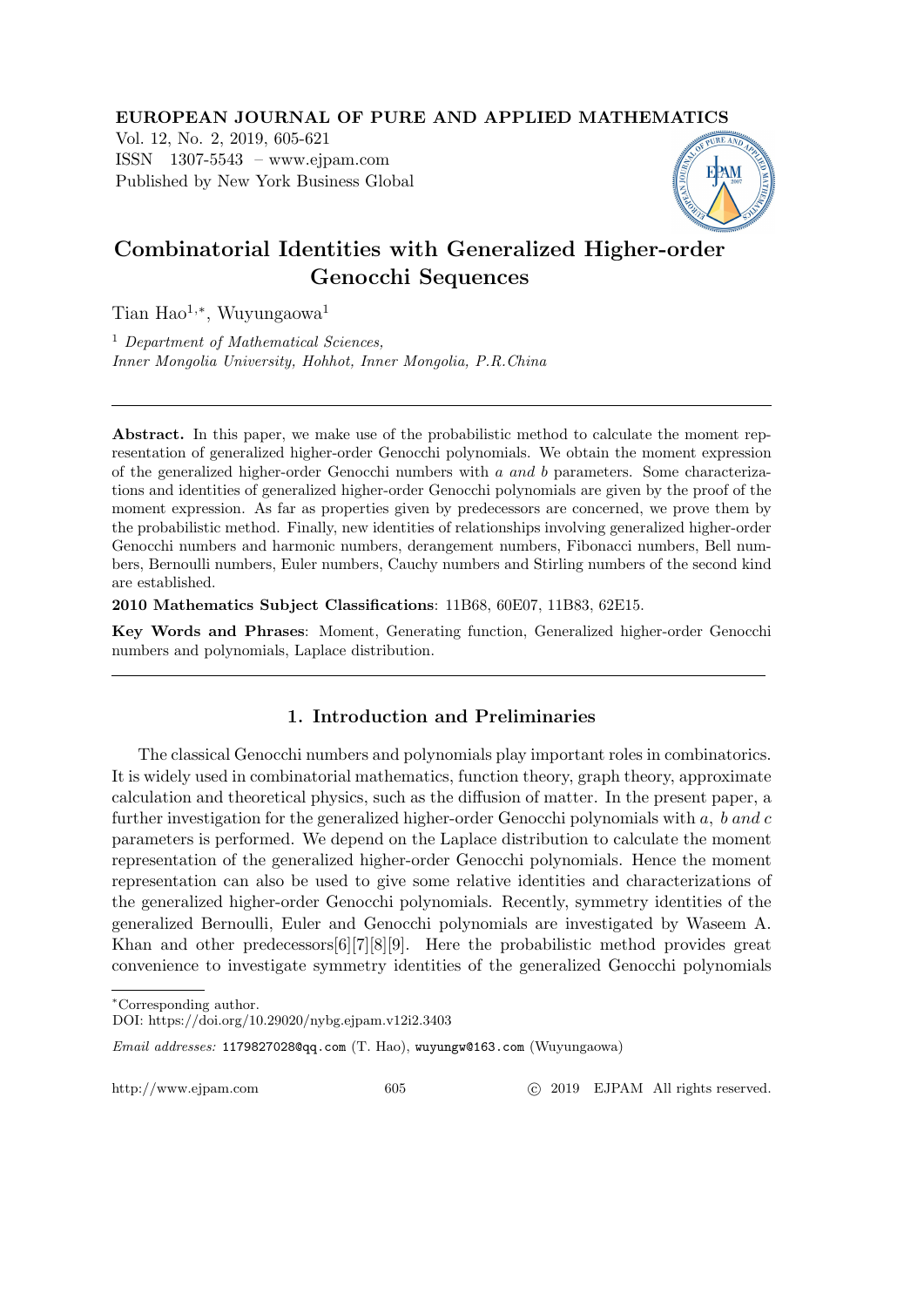and relations between the generalized higher-order Genocchi numbers and combinatorial numbers.

Throughout this paper, let  $t \in \mathbb{C}$  and  $|t| < \pi/|ln b - ln a|$ ,  $\alpha \in \mathbb{N}_+$ ,  $x \in \mathbb{R}$ ,  $a$ ,  $b$  and  $c$  are positive integers,  $a \neq b$ , we now turn to the generalized higher-order Genocchi polynomials  $G_n^{(\alpha)}(x;a,b,c)$  with a, b and c parameters for nonnegative integer n, which are usually defined by means of the following generating function[2][4, 5]:

$$
(\frac{2t}{a^t + b^t})^{\alpha} c^{xt} = \sum_{n=0}^{\infty} G_n^{(\alpha)}(x; a, b, c) \frac{t^n}{n!}.
$$
 (1)

Taking  $x = 0$  in Eq.(1), we get the generating function of the generalized higher-order Genocchi numbers  $G_n^{(\alpha)}(a, b)$  with a and b parameters[4]:

$$
(\frac{2t}{a^t + b^t})^{\alpha} = \sum_{n=0}^{\infty} G_n^{(\alpha)}(a, b) \frac{t^n}{n!}.
$$
 (2)

Setting  $a = 1$ ,  $b = e$ ,  $c = e$  in Eq.(1), the generating function of the classical higherorder Genocchi polynomials is as follows[3][5][9][12]:

$$
(\frac{2t}{e^t+1})^{\alpha}e^{xt} = \sum_{n=0}^{\infty} G_n^{(\alpha)}(x)\frac{t^n}{n!},
$$
\n(3)

then setting  $x = 0$  in Eq.(3), we get the generating function of the classical higher-order Genocchi numbers[1][12]:

$$
\left(\frac{2t}{e^t+1}\right)^{\alpha} = \sum_{n=0}^{\infty} G_n^{(\alpha)} \frac{t^n}{n!}.
$$
\n
$$
(4)
$$

In this paper, we make use of the special combinatorial sequences of the generalized Euler polynomials  $E_n(x; a, b, c)$  with a, b and c, which are defined by the following generating  $function[10][11]$ :

$$
\frac{2c^{xt}}{a^t + b^t} = \sum_{n=0}^{\infty} E_n(x; a, b, c) \frac{t^n}{n!}.
$$
 (5)

For  $\alpha \in \mathbb{N}_+$ , we get the generalized higher-order Euler polynomials  $E_n^{(\alpha)}(x; a, b, c)$  with a, b and  $c[11]$ :

$$
(\frac{2}{a^t + b^t})^{\alpha} c^{xt} = \sum_{n=0}^{\infty} E_n^{(\alpha)}(x; a, b, c) \frac{t^n}{n!}.
$$
 (6)

We also need the following notations: r.v denotes a random variable, *i.i.d* shows that a sequence of random variables are independent and identically distributed. The notation E denotes an expectation operator and definition is as follows: When  $f(x)$  is a measurable function with continuous random variables X and  $p(x)$  is a density function of X, we have

$$
Ef(X) = \int_{-\infty}^{+\infty} f(x)p(x)dx.
$$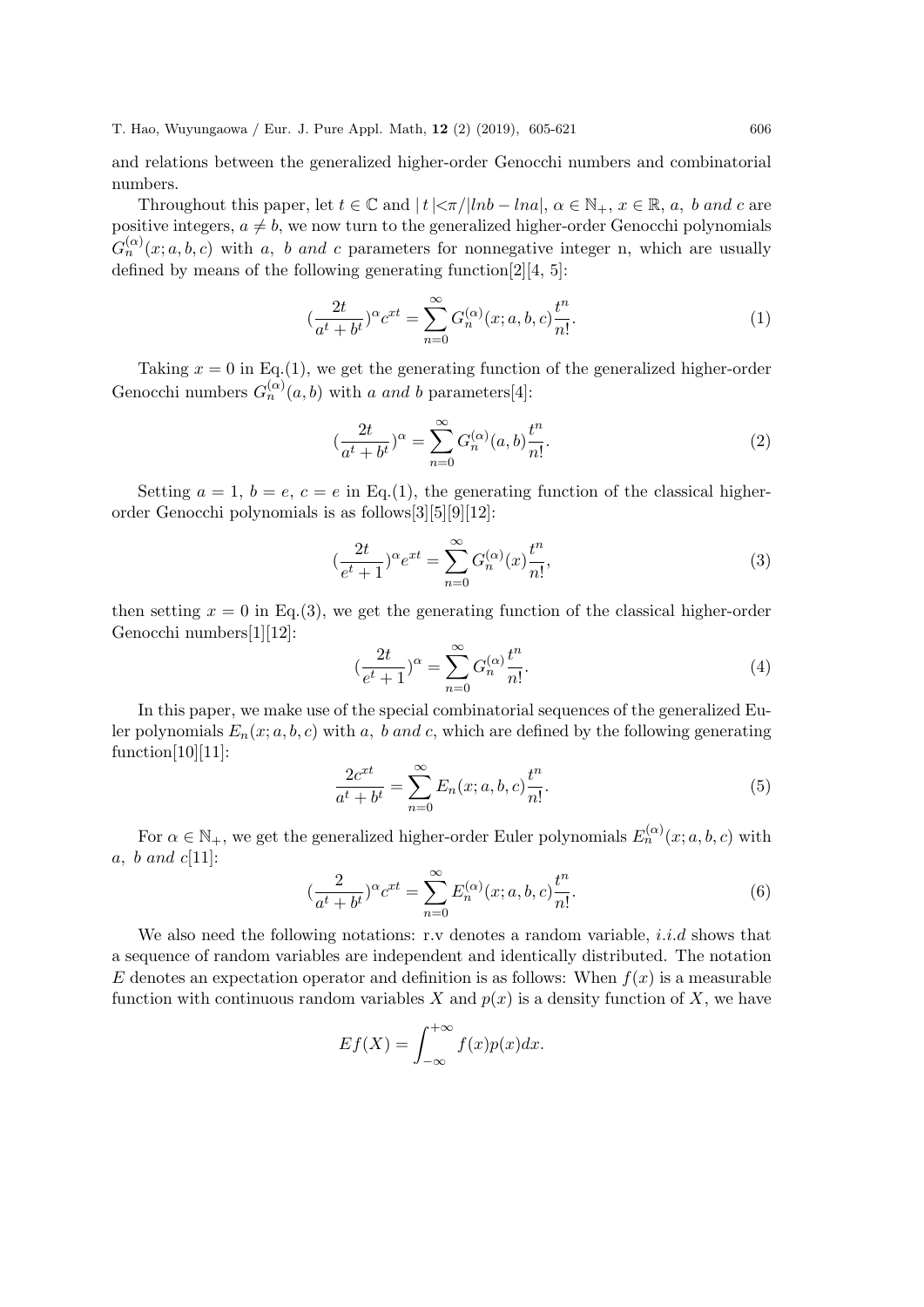Especially, setting  $f(x) = x^n$ , we obtain the moment of n-th order  $EX^n$  of random variables.

Remark 1. [see 15] If f and g are exponential generating functions, and

$$
fg = \left(\sum_{r=0}^{\infty} \frac{a_r t^r}{r!} \right) \left(\sum_{s=0}^{\infty} \frac{b_s t^s}{s!} \right),
$$

then the coefficients of  $\frac{t^n}{n!}$  $\frac{t^n}{n!}$  in fg are given by

$$
\left[\frac{t^n}{n!}\right](fg) = \sum_{r=0}^n \binom{n}{r} a_r b_{n-r}.
$$

Next we shall introduce several moment representations of some combinatorial sequences.

 $\sum_{k=1}^{n}$ **Lemma 1.** [see 14] Suppose that r.v u<sub>1</sub>, u<sub>2</sub>, i.i.d ~ U[0, 1], then harmonic numbers  $H_n =$  $\frac{n}{k=1}$   $\frac{1}{k}$  $\frac{1}{k}$  have the following moment representation,

$$
H_n = nE(1 - u_1 u_2)^{n-1}, \quad n \geq 1.
$$
\n(7)

**Lemma 2.** [see 14] Suppose that r.v  $X \sim \Gamma(1,1)$ , then derangement numbers  $d_n =$  $n! \sum_{k=0}^{n}$  $(-1)^k$  $\frac{f(1)^n}{k!}$  satisfy the following moment representation,

$$
d_n = E(X - 1)^n, \quad n \ge 0. \tag{8}
$$

**Lemma 3.** [see 14] Suppose that r.v u ~ U[0,1], then Fibonacci numbers  $F_n$  have the following moment representation,

$$
F_n = (n+1)E(\sqrt{5}u + \frac{(1-\sqrt{5})}{2})^n, \quad n \ge 0.
$$
 (9)

**Lemma 4.** [see 14] Suppose that r.v  $X \sim P(1)$ , then Bell numbers  $b_n$  have the following moment representation,

$$
b_n = E(X)^n, \quad n \ge 0,
$$
  
\n
$$
b_n = E(X+1)^{n-1}, \quad n \ge 1.
$$
\n(10)

**Lemma 5.** [see 13] Suppose that r.v  $L_1, L_2, \cdots$ , i.i.d ~  $L[0,1]$  and r.v  $L_e = \sum_{k \geq 1} \frac{L_k}{2k\pi}$ , then Bernoulli numbers  $B_n$  satisfy the following moment representation,

$$
B_n = E(iL_e - \frac{1}{2})^n, \quad n \ge 0.
$$
 (11)

**Lemma 6.** [see 13] Suppose that  $r.v L_1, L_2, \cdots, i.i.d \sim L[0,1]$  and  $r.v L = \sum_{k \geq 1} \frac{L_k}{(2k-1)\pi}$ , then Euler numbers  $E_n$  have the following moment representation,

$$
E_n = 2^n E(iL)^n, \quad n \ge 0. \tag{12}
$$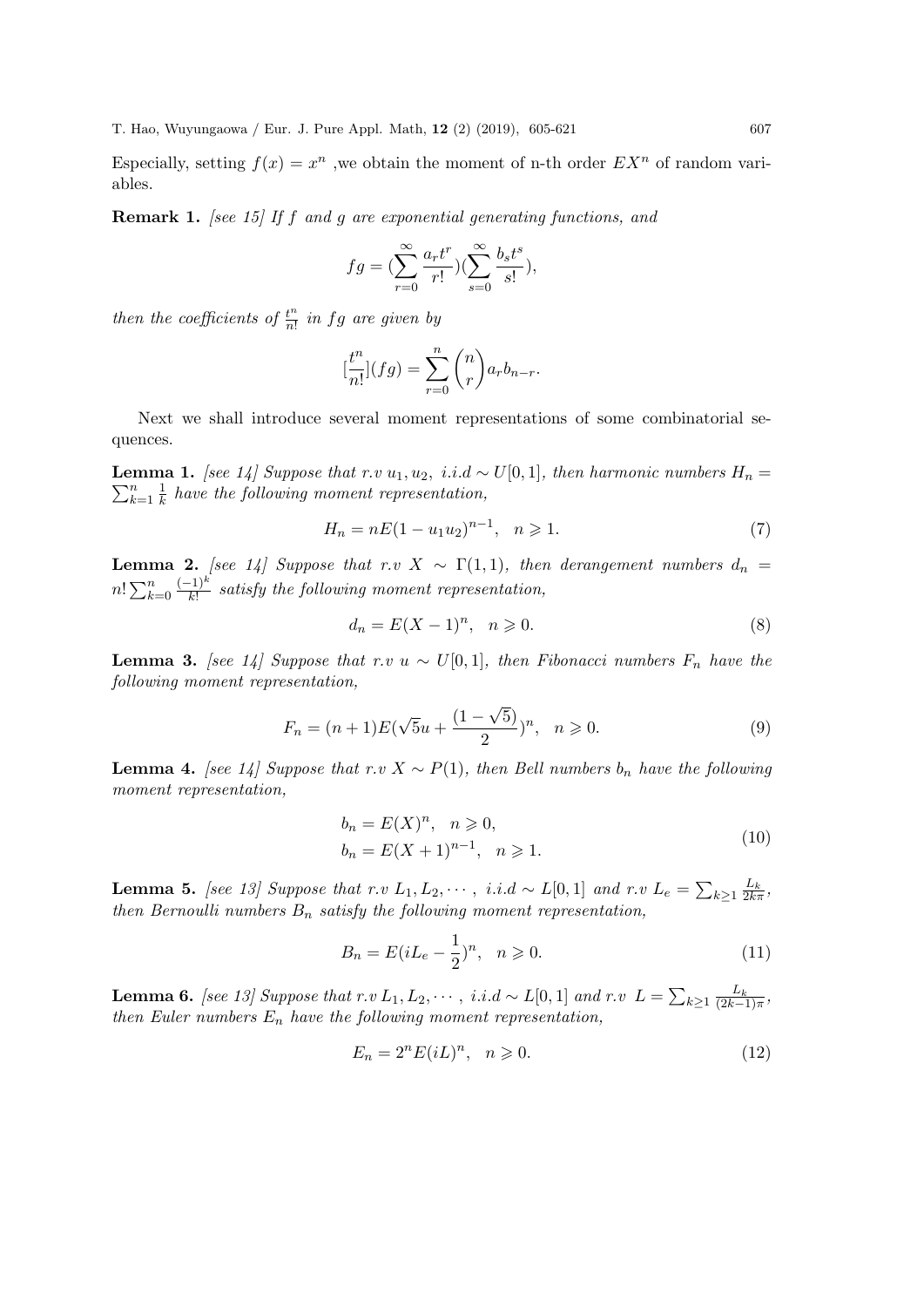**Lemma 7.** [see 14] Suppose that  $r.v X \sim \Gamma(u, 1)$ ,  $u \sim U[0, 1]$ , and X, u are independent, then Cauchy numbers of the second kind  $c_n$  satisfy the following moment representation,

$$
c_n = EX^n, \quad n \geqslant 0. \tag{13}
$$

**Lemma 8.** [see 14] Suppose that r.v  $u_1, u_2, \dots, i.i.d \sim U[0,1]$  for all i, when  $n, k \geq 1$ , then Stirling numbers of the second kind have the following moment representation,

$$
S(n,k) = {n \choose k} E(u_1 + u_2 + \dots + u_k)^{n-k}.
$$
 (14)

It is demanded that  $S(n, 0) = S(0, k) = 0$ ,  $S(0, 0) = 1$ .

## 2. Moment Representations of the Generalized Higher-order Genocchi polynomials

In this section, we derive the moment representation of the generalized higher-order Genocchi polynomials by means of the probabilistic method. Some properties and identities of generalized higher-order Genocchi polynomials and numbers are given on the foundation of the moment expression.

**Theorem 1.** Suppose that r.v  $L_1, L_2, \cdots$ , i.i.d ~  $L[0,1]$ ,  $i^2 = -1$ , let  $L = \sum_{k \geq 1} \frac{L_k}{(2k-1)\pi}$ and for all j,  $L^{(j)} = \sum_{k \geq 1}$  $\frac{L_k^{(j)}}{(2k-1)\pi}$  be random variables and r.v  $\{L^{(j)}\}_{1\leq j\leq \alpha}$  are independent and obey the same distribution as L. Then let a, b and c be positive integers with conditions  $a \neq b$ ,  $ab \neq 1$  and  $c \neq 1$ , for  $\alpha \in \mathbb{N}_+$ ,  $x \in \mathbb{R}$ ,  $n \geq \alpha$ , the generalized higher-order Genocchi polynomials  $G_n^{(\alpha)}(x;a,b,c)$  satisfy the following moment representation:

$$
G_n^{(\alpha)}(x;a,b,c) = \frac{n!}{(n-\alpha)!} E[i(L^{(1)} + \dots + L^{(\alpha)})ln\frac{b}{a} + xlnc - \frac{\alpha}{2}lnab]^{n-\alpha}, \quad (n \ge \alpha). \tag{15}
$$

Proof. From the generating function of the generalized higher-order Genocchi polynomials we discover

$$
\sum_{n=0}^{\infty} G_n^{(\alpha)}(x;a,b,c) \frac{t^n}{n!} = \left( \frac{2t}{b^t + a^t} \right)^{\alpha} c^{xt} = t^{\alpha} \left( \frac{2}{\left(\frac{b}{a}\right)^t + 1} \right)^{\alpha} a^{-t\alpha} c^{xt}
$$

$$
= t^{\alpha} \left( \frac{2e^{\frac{t}{2}ln\frac{b}{a}}}{e^{tln\frac{b}{a}} + 1} \right)^{\alpha} e^{t(xlnc - \frac{\alpha}{2}ln\frac{b}{a} - \alpha lna)}
$$

$$
= t^{\alpha} \left( \frac{2e^{\frac{t}{2}ln\frac{b}{a}}}{e^{tln\frac{b}{a}} + 1} \right)^{\alpha} e^{t(xlnc - \frac{\alpha}{2}lnab)}.
$$
(16)

Suppose that r.v  $L_1, L_2, \cdots$ , *i.i.d* ~  $L[0, 1]$ ,  $i^2 = -1$ ,  $L = \sum_{k \geq 1} \frac{L_k}{(2k-1)\pi}$  [13],

$$
\frac{2e^{\frac{t}{2}}}{e^t + 1} = \frac{1}{\frac{e^{\frac{t}{2}} + e^{-\frac{t}{2}}}{2}} = \frac{1}{\cosh(\frac{t}{2})} = \prod_{k \ge 1} [1 + (\frac{t}{(2k - 1)\pi})^2]^{-1}.
$$
\n(17)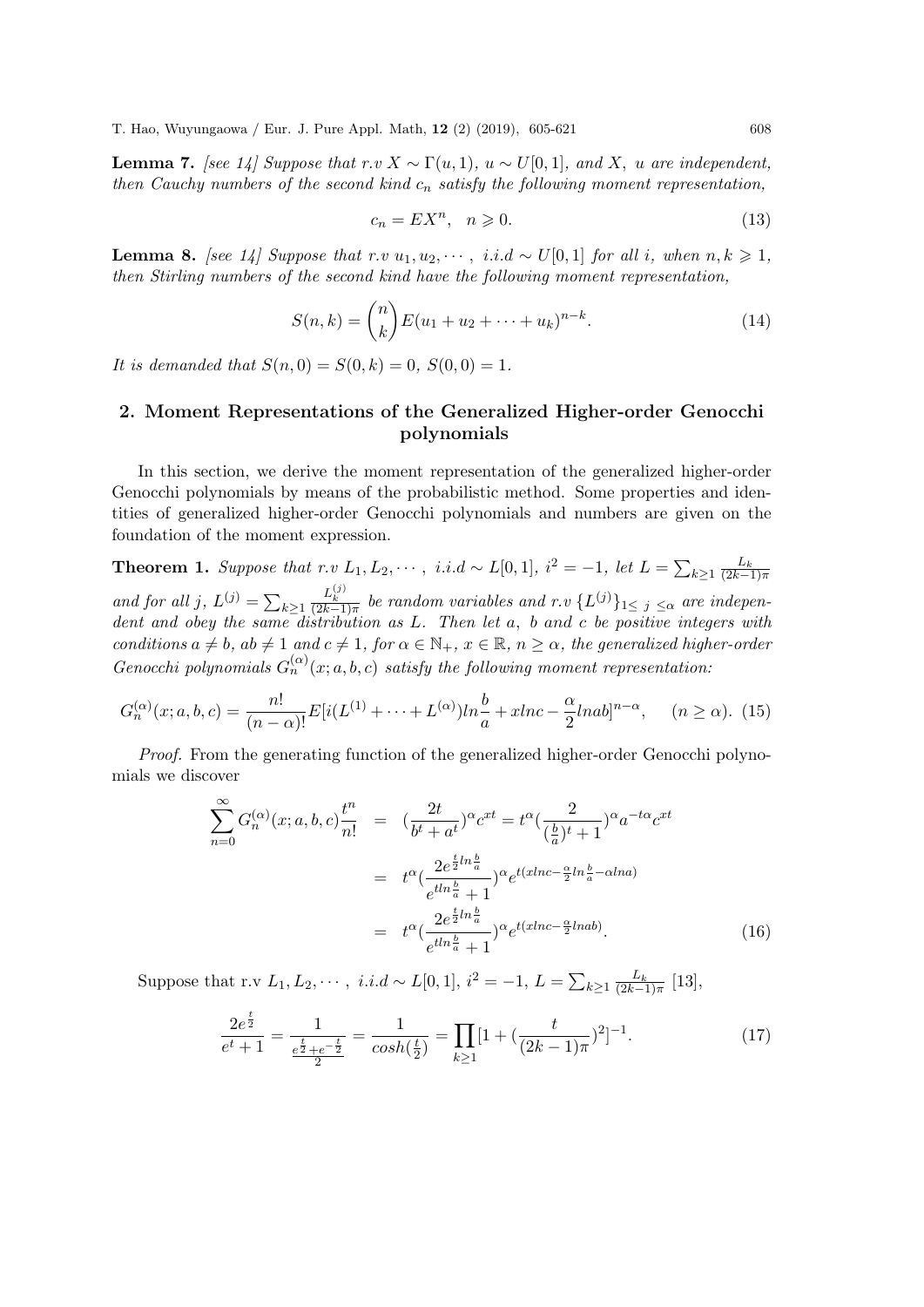Because  $[1 + (\frac{t}{(2k-1)\pi})^2]^{-1}$  is the characteristic function of r.v  $\frac{L_k}{(2k-1)\pi}$ , we discover that  $\prod_{k\geq 1} [1 + (\frac{t}{(2k-1)\pi})^2]^{-1}$  is the characteristic function of  $L = \sum_{k\geq 1} \frac{L_k}{(2k-1)\pi}$ . All moments of the random variables exist, hence the discovery depends on the following identity:

$$
\sum_{n=0}^{\infty} EL^n \frac{(it)^n}{n!} = \prod_{k \ge 1} [1 + (\frac{t}{(2k-1)\pi})^2]^{-1} = \frac{2e^{\frac{t}{2}}}{e^t + 1}, \quad (i^2 = -1). \tag{18}
$$

Let  $L^{(j)} = \sum_{k \geq 1}$  $\frac{L_k^{(j)}}{(2k-1)\pi}$  be a random variable and for all j r.v  $\{L^{(j)}\}_{1\leq j\leq \alpha}$  are independent and obey the same distribution as  $L$ . According to Eq.(16) and Eq.(18), we have

$$
t^{\alpha} \left(\sum_{m\geq 0} EL^{m} \frac{(itln\frac{b}{a})^{m}}{m!} \right)^{\alpha} e^{t(xlnc - \frac{\alpha}{2}lnab)}
$$
  
\n
$$
= t^{\alpha} \left\{ \sum_{n\geq 0} \sum_{m_1 + \dots + m_{\alpha} = n} {n \choose m_1, \dots, m_{\alpha}} E(iL^{(1)}ln\frac{b}{a})^{m_1} \dots E(iL^{(\alpha)}ln\frac{b}{a})^{m_{\alpha}} \frac{t^n}{n!} \right\}
$$
  
\n
$$
\times \left\{ \sum_{n\geq 0} (xlnc - \frac{\alpha}{2}lnab)^n \frac{t^n}{n!} \right\}
$$
  
\n
$$
= t^{\alpha} \sum_{n\geq 0} E(iL^{(1)}ln\frac{b}{a} + \dots + iL^{(\alpha)}ln\frac{b}{a})^n \frac{t^n}{n!} \sum_{n\geq 0} (xlnc - \frac{\alpha}{2}lnab)^n \frac{t^n}{n!}
$$
  
\n
$$
= \sum_{n\geq 0} \sum_{k=0}^{n} {n \choose k} E[i(L^{(1)} + \dots + L^{(\alpha)})ln\frac{b}{a}]^k (xlnc - \frac{\alpha}{2}lnab)^{n-k} \frac{t^{n+\alpha}}{n!}
$$
  
\n
$$
= \sum_{n\geq 0} E[i(L^{(1)} + \dots + L^{(\alpha)})ln\frac{b}{a} + xlnc - \frac{\alpha}{2}lnab]^n \frac{t^{n+\alpha}}{n!}
$$
  
\n
$$
= \sum_{n\geq \alpha} \frac{n!}{(n-\alpha)!} E[i(L^{(1)} + \dots + L^{(\alpha)})ln\frac{b}{a} + xlnc - \frac{\alpha}{2}lnab]^{n-\alpha} \frac{t^n}{n!}
$$

By comparing the coefficients  $\frac{t^n}{n!}$  $\frac{t^n}{n!}$ , we arrive at the moment expression of  $G_n^{(\alpha)}(x; a, b, c)$ .

**Corollary 1.** Taking  $x = 0$  in Eq.(15), we get the moment representation of the higherorder Genocchi numbers with a and b parameters  $G_n^{(\alpha)}(a, b)$ ,

$$
G_n^{(\alpha)}(0; a, b) = G_n^{(\alpha)}(a, b) = \frac{n!}{(n - \alpha)!} E[i(L^{(1)} + \dots + L^{(\alpha)})ln\frac{b}{a} - \frac{\alpha}{2}lnab]^{n - \alpha}, (n \ge \alpha). \tag{19}
$$

For  $a = 1$ ,  $b = e$  in Eq.(19), we get the moment representation of the higher-order Genocchi numbers  $G_n^{(\alpha)}$ ,

$$
G_n^{(\alpha)}(1, e) = G_n^{(\alpha)} = \frac{n!}{(n - \alpha)!} E(iL^{(1)} + \dots + iL^{(\alpha)} - \frac{\alpha}{2})^{n - \alpha}, \quad (n \ge \alpha). \tag{20}
$$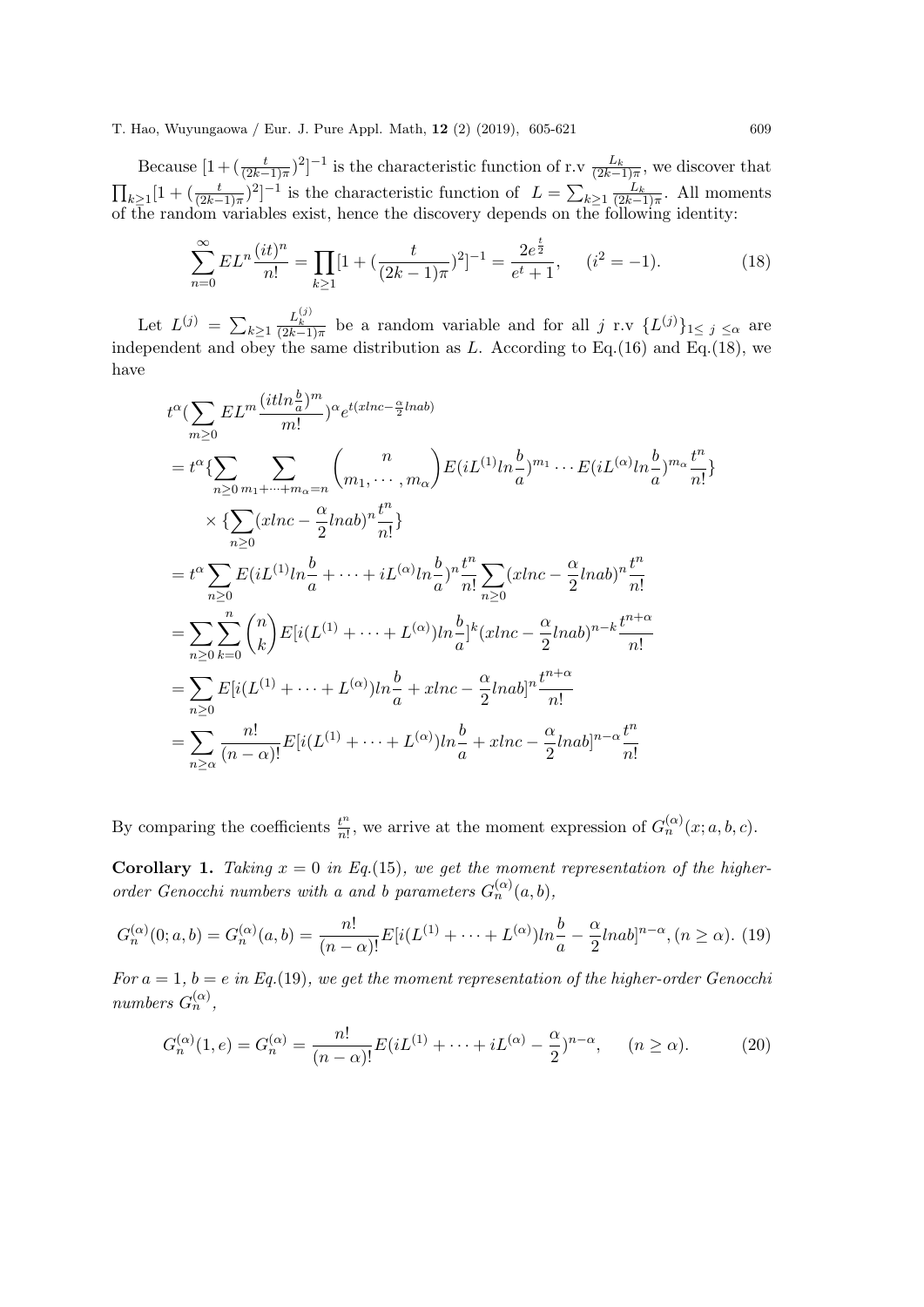Corollary 2. For  $\alpha = 1$  in Eq.(15), we get the moment representation of the generalized Genocchi polynomials  $G_n(x; a, b, c)$ ,

$$
G_n^{(1)}(x;a,b,c) = G_n(x;a,b,c) = nE(iLln\frac{b}{a} + xlnc - \frac{1}{2}lnab)^{n-1}, \quad (n \ge 1).
$$
 (21)

**Corollary 3.** Setting  $a = 1$ ,  $b = e$ ,  $c = e$  in Eq.(15), we get the moment representation of the higher-order Genocchi polynomials  $G_n^{(\alpha)}(x)$ ,

$$
G_n^{(\alpha)}(x; 1, e, e) = G_n^{(\alpha)}(x) = \frac{n!}{(n - \alpha)!} E[iL^{(1)} + \dots + iL^{(\alpha)} + x - \frac{\alpha}{2}]^{n - \alpha}, \quad (n \ge \alpha). \tag{22}
$$

Corollary 4. We can easily obtain the moment representation of the generalized higherorder Euler polynomials and get the relation between generalized higher-order Euler polynomials and generalized higher-order Gennocchi polynomials in the proof of theorem 1,

$$
E_n^{(\alpha)}(x;a,b,c) = E[i(L^{(1)} + \dots + L^{(\alpha)})ln\frac{b}{a} + xlnc - \frac{\alpha}{2}lnab]^n,
$$
\n(23)

$$
G_n^{(\alpha)}(x;a,b,c) = \frac{n!}{(n-\alpha)!} E_{n-\alpha}^{(\alpha)}(x;a,b,c), \qquad (n \ge \alpha). \tag{24}
$$

The generalized higher-order Euler polynomials and the generalized higher-order Genocchi polynomials have similar properties and forms, we only aim at the properties of generalized higher-order Genocchi polynomials here.

**Theorem 2.** Let a, b and c be positive integers with conditions  $a \neq b$ ,  $ab \neq 1$  and  $c \neq 1$ , for  $\alpha \in \mathbb{N}_+$ ,  $x \in \mathbb{R}$ ,  $n > \alpha$ , then we get

$$
G_n^{(\alpha)}(x+\alpha; a, b, c) = G_n^{(\alpha)}(x; \frac{a}{c}, \frac{b}{c}, c).
$$
 (25)

Proof. In light of the theorem 1 we have

$$
G_n^{(\alpha)}(x+\alpha;a,b,c) = \frac{n!}{(n-\alpha)!} E[i(L^{(1)} + \dots + L^{(\alpha)})ln\frac{b}{a} + (x+\alpha)lnc - \frac{\alpha}{2}lnab]^{n-\alpha}
$$
  
= 
$$
\frac{n!}{(n-\alpha)!} E[i(L^{(1)} + \dots + L^{(\alpha)})ln\frac{b}{a} + xlnc + \frac{\alpha}{2}lnc^2 - \frac{\alpha}{2}lnab]^{n-\alpha}
$$
  
= 
$$
\frac{n!}{(n-\alpha)!} E[i(L^{(1)} + \dots + L^{(\alpha)})ln\frac{b}{\frac{a}{c}} + xlnc - \frac{\alpha}{2}ln\frac{a}{c}ln\frac{b}{c}]^{n-\alpha} = G_n^{(\alpha)}(x; \frac{a}{c}, \frac{b}{c}, c).
$$

This concludes the proof.

**Theorem 3.** Let a, b and c be positive integers with conditions  $a \neq b$ ,  $ab \neq 1$  and  $c \neq 1$ , for  $\alpha \in \mathbb{N}_+$ ,  $x \in \mathbb{R}$ ,  $n \geq \alpha$ , then we get

$$
G_n^{(\alpha)}(\alpha - x; a, b, c) = (-1)^{n - \alpha} G_n^{(\alpha)}(x; \frac{c}{a}, \frac{c}{b}, c) = G_n^{(\alpha)}(-x; \frac{a}{c}, \frac{b}{c}, c).
$$
 (26)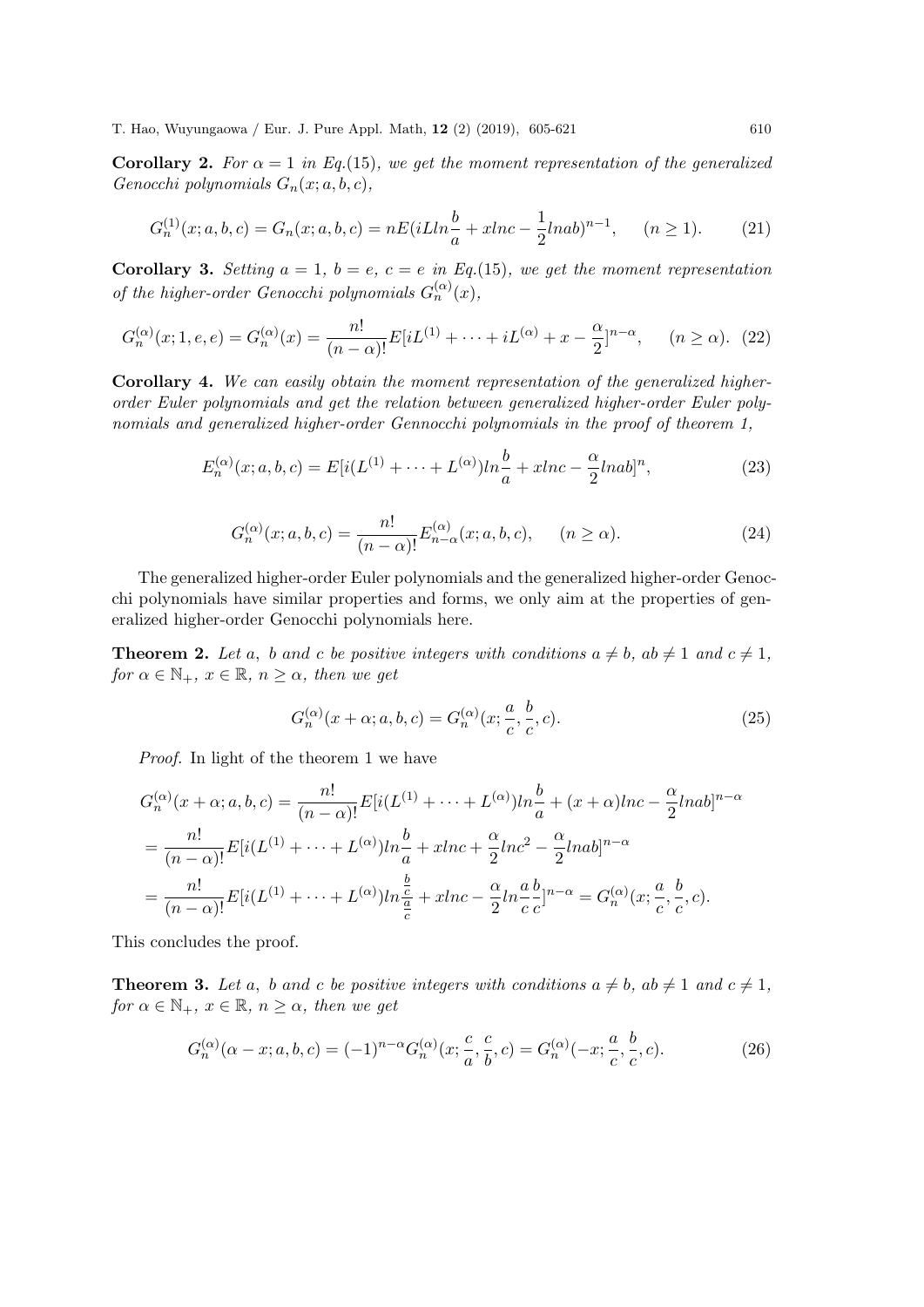Proof. According to theorem 1, we have

$$
G_n^{(\alpha)}(\alpha - x; a, b, c) = \frac{n!}{(n - \alpha)!} E[i(L^{(1)} + \dots + L^{(\alpha)})ln\frac{b}{a} + (\alpha - x)lnc - \frac{\alpha}{2}lnab]^{n - \alpha}
$$
  
= 
$$
\frac{n!}{(n - \alpha)!} (-1)^{n - \alpha} E[i(L^{(1)} + \dots + L^{(\alpha)})ln\frac{b}{\frac{1}{a}} + xlnc - \frac{\alpha}{2}lnc^2 - \frac{\alpha}{2}ln\frac{1}{ab}]^{n - \alpha}
$$
  
= 
$$
\frac{n!}{(n - \alpha)!} (-1)^{n - \alpha} E[i(L^{(1)} + \dots + L^{(\alpha)})ln\frac{b}{\frac{c}{a}} + xlnc - \frac{\alpha}{2}ln\frac{c}{ab}]^{n - \alpha}
$$
  
= 
$$
(-1)^{n - \alpha} G_n^{(\alpha)}(x; \frac{c}{a}, \frac{c}{b}, c).
$$

On substituting x with  $-x$  in Eq.(25), then Eq.(26) arises.

**Theorem 4.** Let a, b and c be positive integers with conditions  $a \neq b$ ,  $ab \neq 1$  and  $c \neq 1$ , for  $\alpha \in \mathbb{N}_+$ ,  $x \in \mathbb{R}$ ,  $n \geq \alpha$ , then we get

$$
G_n^{(\alpha)}(-x;a,b,c) = G_n^{(\alpha)}(x;a,b,\frac{1}{c}).
$$
\n(27)

Proof. With the help of theorem 1 we have

$$
G_n^{(\alpha)}(-x;a,b,c) = \frac{n!}{(n-\alpha)!} E[i(L^{(1)} + \dots + L^{(\alpha)})ln\frac{b}{a} - xlnc - \frac{\alpha}{2}lnab]^{n-\alpha}
$$
  
= 
$$
\frac{n!}{(n-\alpha)!} E[i(L^{(1)} + \dots + L^{(\alpha)})ln\frac{b}{a} + xln\frac{1}{c} - \frac{\alpha}{2}lnab]^{n-\alpha} = G_n^{(\alpha)}(x;a,b,\frac{1}{c}).
$$

This concludes the proof.

Corollary 5. Taking  $\alpha = 1$  in Eq.(25), Eq.(26), Eq.(27), we can easily get the following identities,

$$
G_n(x+1; a, b, c) = G_n(x; \frac{a}{c}, \frac{b}{c}, c),
$$
\n(28)

$$
G_n(1-x;a,b,c) = (-1)^{n-1} G_n(x; \frac{c}{a}, \frac{c}{b}, c) = G_n(-x; \frac{a}{c}, \frac{b}{c}, c),
$$
\n(29)

$$
G_n(-x; a, b, c) = G_n(x; a, b, \frac{1}{c}).
$$
\n(30)

**Theorem 5.** Let a, b and c be positive integers with conditions  $a \neq b$ ,  $ab \neq 1$  and  $c \neq 1$ , for  $\alpha \in \mathbb{N}_+$ ,  $x \in \mathbb{R}$ ,  $n \geq \alpha$ , then we get

$$
G_n^{(\alpha)}(x;a,b,c) = (ln\frac{b}{a})^{n-\alpha}G_n^{(\alpha)}\left(\frac{xlnc - \alpha lna}{lnb - lna}\right). \tag{31}
$$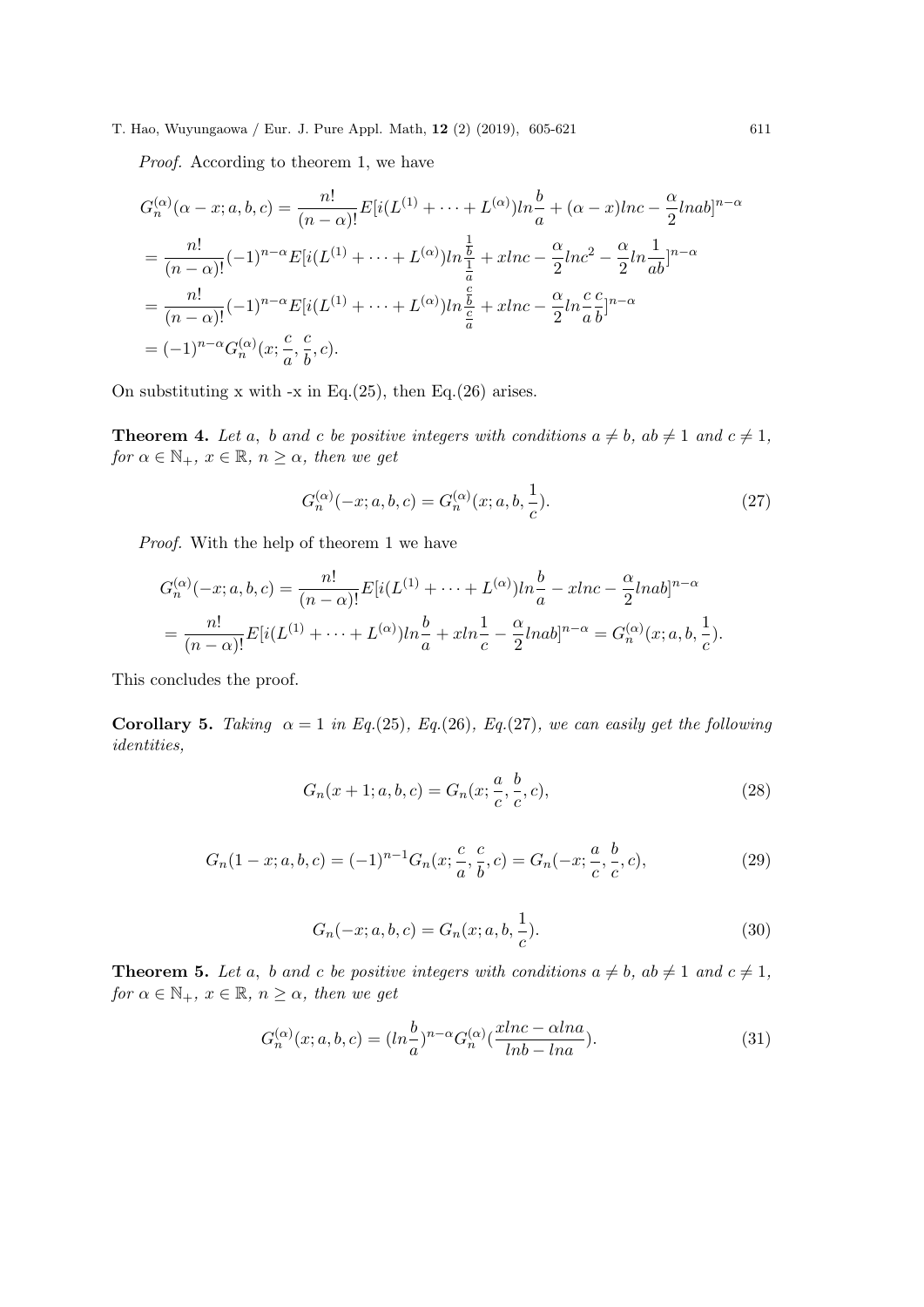Proof. From theorem 1 we have

$$
G_n^{(\alpha)}(x;a,b,c) = \frac{n!}{(n-\alpha)!} E[i(L^{(1)} + \dots + L^{(\alpha)})ln\frac{b}{a} + xlnc - \frac{\alpha}{2}lnab]^{n-\alpha}
$$
  
\n
$$
= (ln\frac{b}{a})^{n-\alpha} \frac{n!}{(n-\alpha)!} E[i(L^{(1)} + \dots + L^{(\alpha)}) + \frac{xlnc}{lnb - lna} - \frac{\frac{\alpha}{2}lnb + \frac{\alpha}{2}lna}{lnb - lna}]^{n-\alpha}
$$
  
\n
$$
= (ln\frac{b}{a})^{n-\alpha} \frac{n!}{(n-\alpha)!} E[i(L^{(1)} + \dots + L^{(\alpha)}) + \frac{xlnc}{lnb - lna} - \frac{\frac{\alpha}{2}lnb - \frac{\alpha}{2}lna + \alpha lna}{lnb - lna}]^{n-\alpha}
$$
  
\n
$$
= (ln\frac{b}{a})^{n-\alpha} \frac{n!}{(n-\alpha)!} E[i(L^{(1)} + \dots + L^{(\alpha)}) + \frac{xlnc - \alpha lna}{lnb - lna} - \frac{\alpha}{2}]^{n-\alpha}
$$
  
\n
$$
= (ln\frac{b}{a})^{n-\alpha} G_n^{(\alpha)}(\frac{xlnc - \alpha lna}{lnb - lna}).
$$

Thus we arrive at the desired result.

**Theorem 6.** Let a, b and c be positive integers with conditions  $a \neq b$ ,  $ab \neq 1$  and  $c \neq 1$ , for  $\alpha \in \mathbb{N}_+$ ,  $x \in \mathbb{R}$ ,  $n \geq \alpha$ , then we get

$$
(-1)^{n-\alpha} G_n^{(\alpha)}(x;a,b,c) = \sum_{k=\alpha}^n \binom{n}{k} G_k^{(\alpha)}(-x;b,a,c) (\alpha lnab)^{n-k}.
$$
 (32)

*Proof.* From Eq.  $(15)$  in theorem 1, we have

$$
(-1)^{n-\alpha}G_n^{(\alpha)}(x;a,b,c) = \frac{n!}{(n-\alpha)!}E[i(L^{(1)} + \dots + L^{(\alpha)})ln\frac{a}{b} - xlnc - \frac{\alpha}{2}ln\frac{1}{ab}]^{n-\alpha}
$$
  
\n
$$
= \frac{n!}{(n-\alpha)!}E[i(L^{(1)} + \dots + L^{(\alpha)})ln\frac{a}{b} - xlnc - \frac{\alpha}{2}ln\frac{1}{ab} - \frac{\alpha}{2}ln(ab)^2 + \frac{\alpha}{2}ln(ab)^2]^{n-\alpha}
$$
  
\n
$$
= \frac{n!}{(n-\alpha)!}E[i(L^{(1)} + \dots + L^{(\alpha)})ln\frac{a}{b} - xlnc - \frac{\alpha}{2}lnab + \alpha lnab]^{n-\alpha}
$$
  
\n
$$
= \frac{n!}{(n-\alpha)!}\sum_{k=\alpha}^{n} {n-\alpha \choose k-\alpha}E[i(L^{(1)} + \dots + L^{(\alpha)})ln\frac{a}{b} - xlnc - \frac{\alpha}{2}lnab]^{k-\alpha}(\alpha lnab)^{n-k}
$$
  
\n
$$
= \sum_{k=\alpha}^{n} {n \choose k}G_k^{(\alpha)}(-x;b,a,c)(\alpha lnab)^{n-k}.
$$

Therefor we derive the Eq.(32).

**Theorem 7.** Let a, b and c be positive integers with conditions  $a \neq b$ ,  $ab \neq 1$  and  $c \neq 1$ , for  $\alpha \in \mathbb{N}_+$ ,  $x \in \mathbb{R}$ ,  $n \geq \alpha$ , then we get

$$
\sum_{k=\alpha}^{n} \binom{n}{k} G_k^{(\alpha)}(a,b) x^{n-k} (\operatorname{Inc})^{n-k} = \sum_{k=\alpha}^{n} \binom{n}{k} (-\alpha \operatorname{Inc})^{n-k} G_k^{(\alpha)}(x; \frac{a}{c}, \frac{b}{c}, c). \tag{33}
$$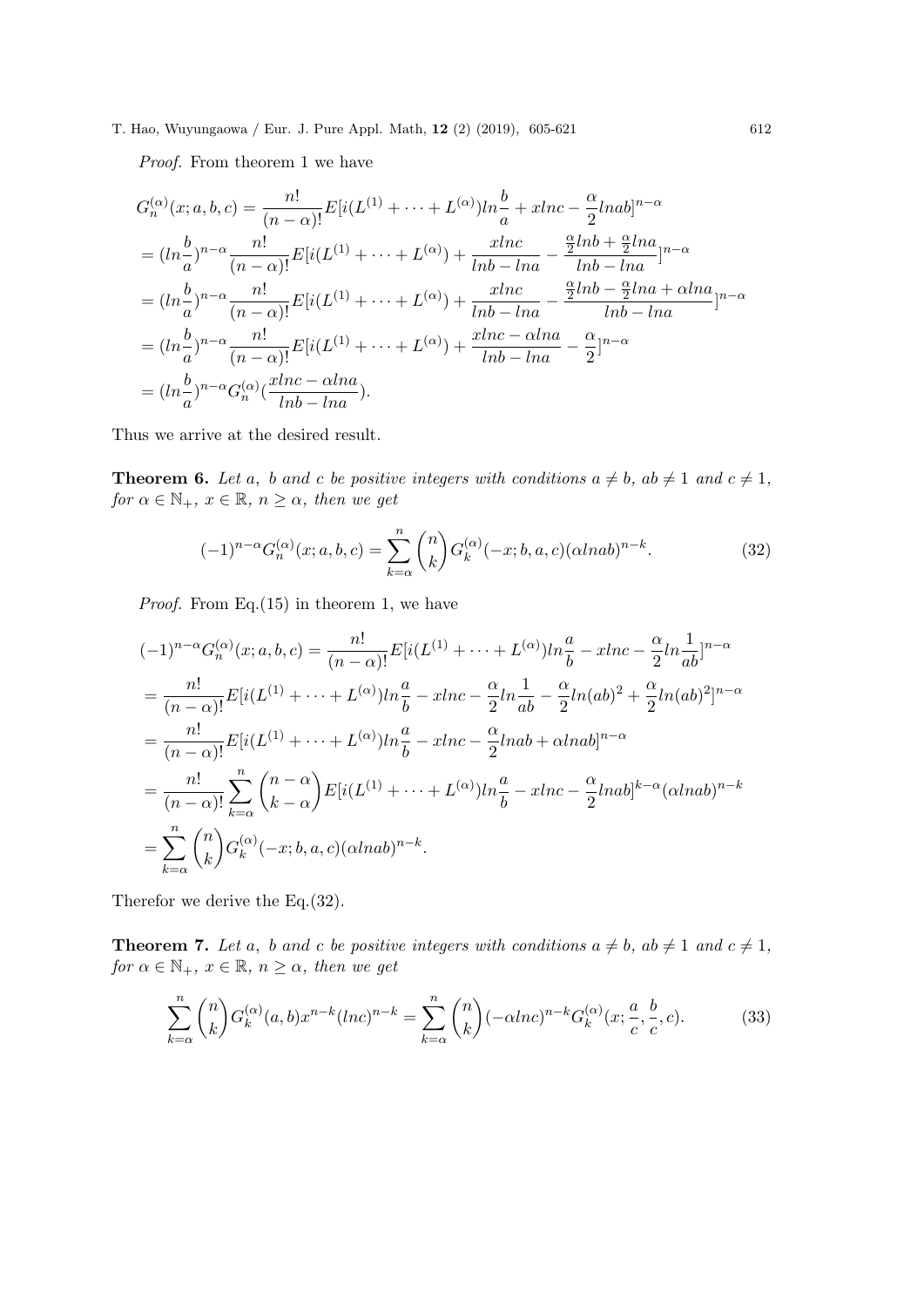Proof. By theorem 1 we have

$$
G_n^{(\alpha)}(x;a,b,c) = \frac{n!}{(n-\alpha)!} E[i(L^{(1)} + \dots + L^{(\alpha)})ln\frac{b}{a} + xlnc - \frac{\alpha}{2}lnab]^{n-\alpha}
$$
  

$$
= \frac{n!}{(n-\alpha)!} \sum_{k=\alpha}^n {n-\alpha \choose k-\alpha} E[i(L^{(1)} + \dots + L^{(\alpha)})ln\frac{b}{a} - \frac{\alpha}{2}lnab]^{k-\alpha} (xlnc)^{n-k}
$$
  

$$
= \sum_{k=\alpha}^n {n \choose k} G_k^{(\alpha)}(a,b) x^{n-k} (lnc)^{n-k},
$$
(34)

and

$$
G_n^{(\alpha)}(x;a,b,c) = \frac{n!}{(n-\alpha)!} E[i(L^{(1)} + \dots + L^{(\alpha)})ln\frac{b}{a} + xlnc - \frac{\alpha}{2}lnab]^{n-\alpha}
$$
  

$$
= \frac{n!}{(n-\alpha)!} \sum_{k=\alpha}^n {n-\alpha \choose k-\alpha} E[i(L^{(1)} + \dots + L^{(\alpha)})ln\frac{\frac{b}{a}}{\frac{a}{c}} + xlnc - \frac{\alpha}{2}ln\frac{ab}{c^2}]^{k-\alpha}(-\alpha lnc)^{n-k}
$$
  

$$
= \sum_{k=\alpha}^n {n \choose k} (-\alpha lnc)^{n-k} G_k^{(\alpha)}(x; \frac{a}{c}, \frac{b}{c}, c).
$$
 (35)

Thus, combining Eq.(34) and Eq.(35) gives the theorem 7.

**Theorem 8.** Let a, b and c be positive integers with conditions  $a \neq b$ ,  $ab \neq 1$  and  $c \neq 1$ ,  $for \alpha \in \mathbb{N}_+, x, y \in \mathbb{R}, n \ge \alpha, then we get$ 

$$
G_n^{(\alpha)}(x+y;a,b,c) = \sum_{k=\alpha}^n \binom{n}{k} G_k^{(\alpha)}(x;a,b,c) y^{n-k} (ln c)^{n-k}.
$$
 (36)

Proof. It follows from Eq.(15) that

$$
G_n^{(\alpha)}(x+y;a,b,c) = \frac{n!}{(n-\alpha)!} E[i(L^{(1)} + \dots + L^{(\alpha)})ln\frac{b}{a} + (x+y)lnc - \frac{\alpha}{2}lnab]^{n-\alpha}
$$
  
\n
$$
= \frac{n!}{(n-\alpha)!} \sum_{k=\alpha}^n {n-\alpha \choose k-\alpha} E[i(L^{(1)} + \dots + L^{(\alpha)})ln\frac{b}{a} + xlnc - \frac{\alpha}{2}lnab]^{k-\alpha} (ylnc)^{n-k}
$$
  
\n
$$
= \frac{n!}{(n-\alpha)!} \sum_{k=\alpha}^n {n-\alpha \choose k-\alpha} \frac{(k-\alpha)!}{k!} G_k^{(\alpha)}(x;a,b,c) (ylnc)^{n-k}
$$
  
\n
$$
= \sum_{k=\alpha}^n {n \choose k} G_k^{(\alpha)}(x;a,b,c) y^{n-k} (lnc)^{n-k}.
$$

This concludes the proof.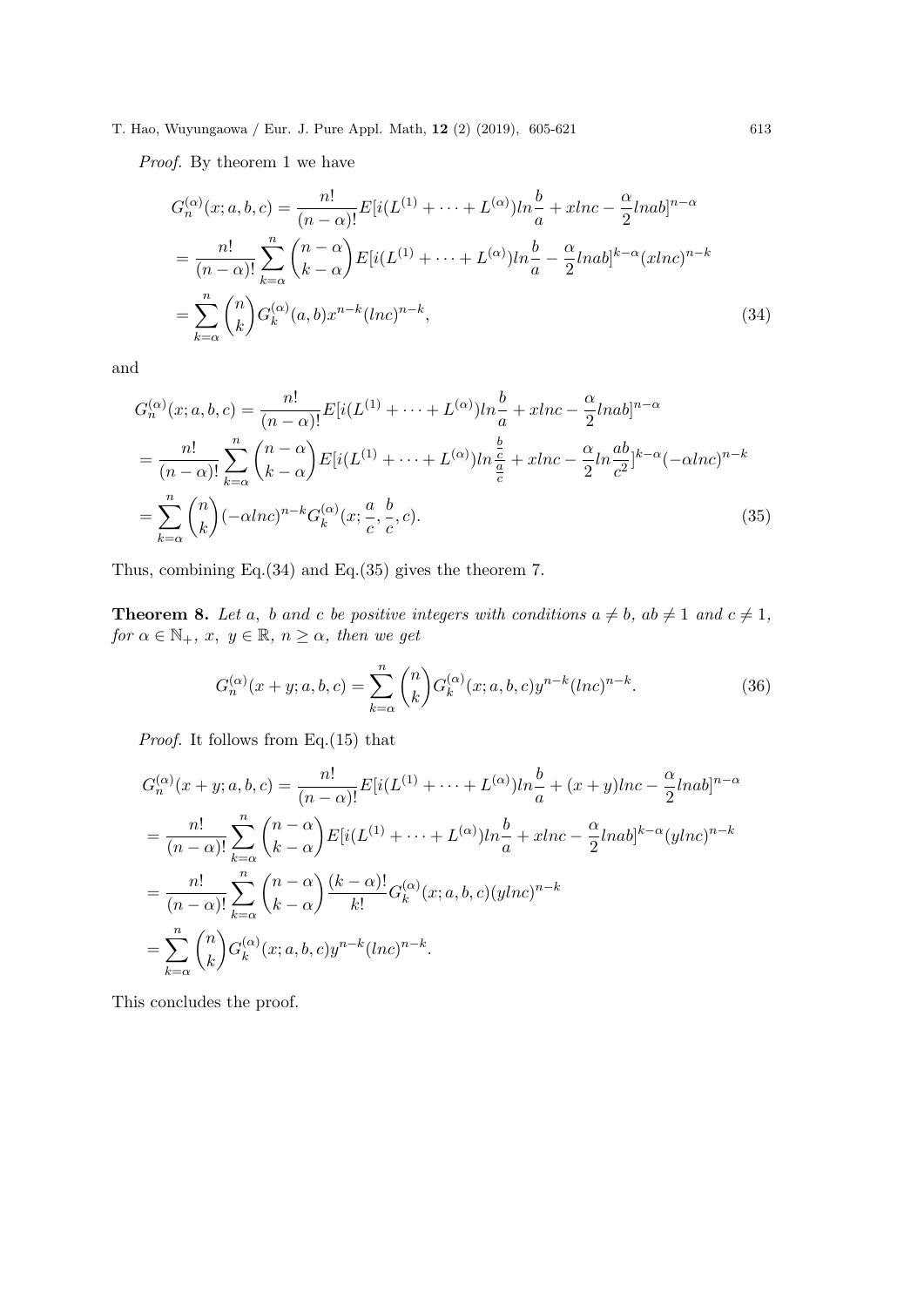**Theorem 9.** Let a, b and c be positive integers with conditions  $a \neq b$ ,  $ab \neq 1$  and  $c \neq 1$ ,  $for \alpha \in \mathbb{N}_+, x, y, z \in \mathbb{R}, n \ge \alpha, then we get$ 

$$
\int_{x}^{y} G_{n}^{(\alpha)}(z;a,b,c)dz = \frac{1}{(n+1)lnc} [G_{n+1}^{(\alpha)}(y;a,b,c) - G_{n+1}^{(\alpha)}(x;a,b,c)],
$$
\n(37)

$$
\frac{\partial^l G_n^{(\alpha)}(x;a,b,c)}{\partial x^l} = (n)_l(lnc)^l G_{n-l}^{(\alpha)}(x;a,b,c).
$$
\n(38)

*Proof.* By Eq.(15), we have

$$
\int_{x}^{y} G_{n}^{(\alpha)}(z;a,b,c)dz = \int_{x}^{y} \frac{n!}{(n-\alpha)!} E[i(L^{(1)} + \dots + L^{(\alpha)})ln\frac{b}{a} + zlnc - \frac{\alpha}{2}lnab]^{n-\alpha} dz
$$
  
\n
$$
= \frac{n!}{(n-\alpha)!} E \int_{x}^{y} [i(L^{(1)} + \dots + L^{(\alpha)})ln\frac{b}{a} + zlnc - \frac{\alpha}{2}lnab]^{n-\alpha} dz
$$
  
\n
$$
= \frac{n!}{(n-\alpha)!} \frac{1}{(n-\alpha+1)lnc} \{E[i(L^{(1)} + \dots + L^{(\alpha)})ln\frac{b}{a} + ylnc - \frac{\alpha}{2}lnab]^{n-\alpha+1}
$$
  
\n
$$
- E[i(L^{(1)} + \dots + L^{(\alpha)})ln\frac{b}{a} + xlnc - \frac{\alpha}{2}lnab]^{n-\alpha+1}\}
$$
  
\n
$$
= \frac{n!}{(n-\alpha)!} \frac{1}{(n-\alpha+1)lnc} \frac{(n-\alpha+1)!}{(n+1)!} [G_{n+1}^{(\alpha)}(y;a,b,c) - G_{n+1}^{(\alpha)}(x;a,b,c)]
$$
  
\n
$$
= \frac{1}{(n+1)lnc} [G_{n+1}^{(\alpha)}(y;a,b,c) - G_{n+1}^{(\alpha)}(x;a,b,c)].
$$

As for Eq.(38), we have

$$
\frac{\partial^l G_n^{(\alpha)}(x;a,b,c)}{\partial x^l} = \frac{\partial^l \{\frac{n!}{(n-\alpha)!} E[i(L^{(1)} + \dots + L^{(\alpha)})ln\frac{b}{a} + xlnc - \frac{\alpha}{2}lnab\}^{n-\alpha}\}}{\partial x^l}
$$

$$
= \frac{n!}{(n-\alpha)!} (lnc)^l (n-\alpha)(n-\alpha-1)\cdots(n-\alpha-l+1)
$$

$$
\times E[i(L^{(1)} + \dots + L^{(\alpha)})ln\frac{b}{a} + xlnc - \frac{\alpha}{2}lnab\}^{n-\alpha-l}
$$

$$
= \frac{n!(lnc)^l}{(n-\alpha)!} \frac{(n-\alpha)!}{(n-\alpha-l)!} \frac{(n-\alpha-l)!}{(n-l)!} G_{n-l}^{(\alpha)}(x;a,b,c)
$$

$$
= (n)_l(lnc)^l G_{n-l}^{(\alpha)}(x;a,b,c).
$$

This concludes the proof.

**Theorem 10.** Let a, b and c be positive integers with conditions  $a \neq b$ ,  $ab \neq 1$  and  $c \neq 1$ , for  $\alpha \in \mathbb{N}_+$ ,  $x \in \mathbb{R}$ ,  $n \geq \alpha$ , for all  $d, l \in \mathbb{N}$ , then we get

$$
\sum_{k=\alpha}^{n-\alpha} \sum_{j=\alpha}^{k} \binom{n}{k} \binom{k}{j} d^{n-k} l^{k} (-\alpha lnc)^{k-j} G_{n-k}^{(\alpha)}(lx; a, b, c) G_{j}^{(\alpha)}(dx; \frac{a}{c}, \frac{b}{c}, c)
$$
  
= 
$$
\sum_{k=\alpha}^{n-\alpha} \sum_{j=\alpha}^{k} \binom{n}{k} \binom{k}{j} l^{n-k} d^{k} (-\alpha lnc)^{k-j} G_{n-k}^{(\alpha)}(dx; a, b, c) G_{j}^{(\alpha)}(lx; \frac{a}{c}, \frac{b}{c}, c).
$$
 (39)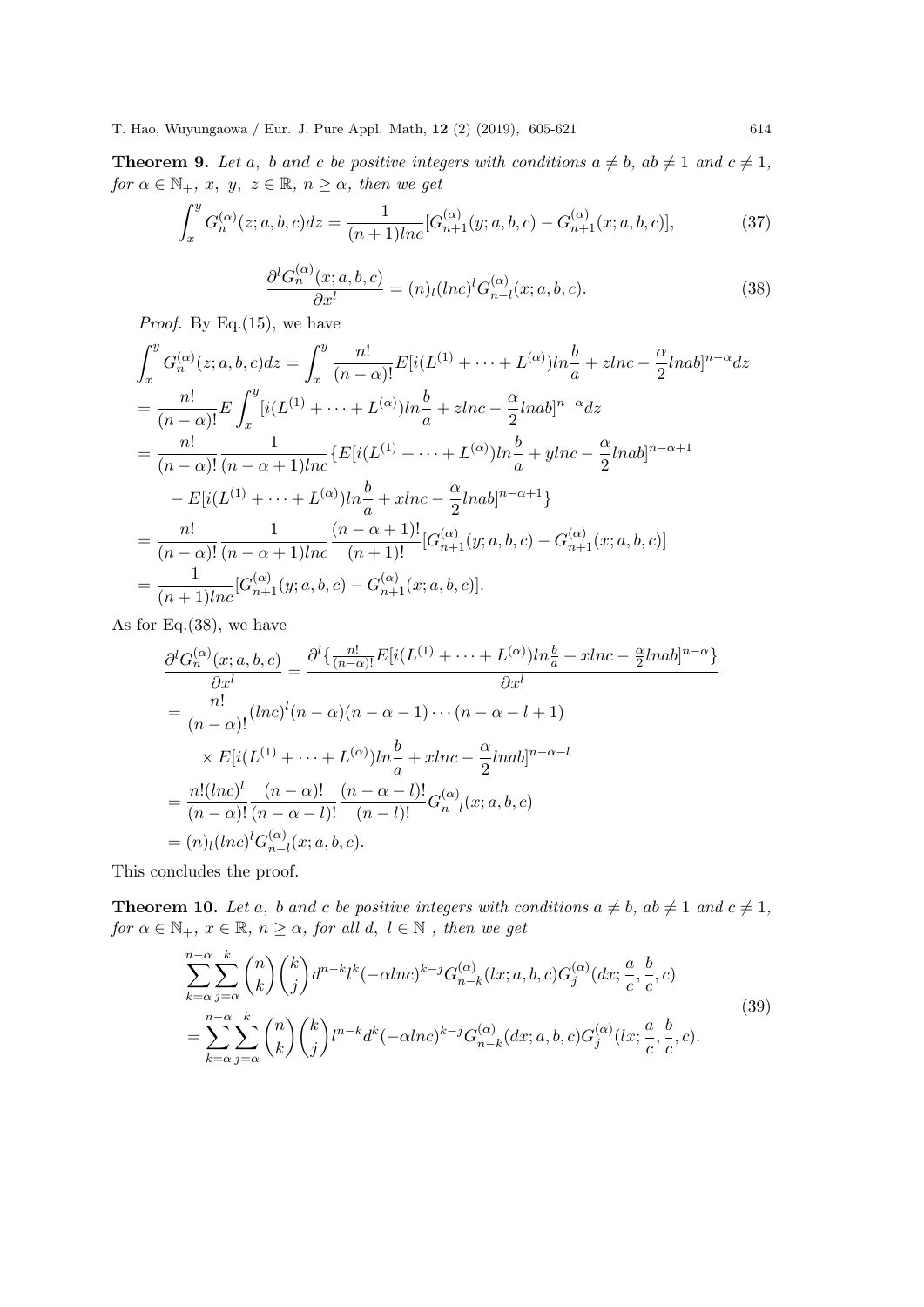Proof. Firstly, we have

$$
\frac{n!}{(n-2\alpha)!}E[i(d+l)(L^{(1)}+\cdots+L^{(\alpha)})ln\frac{b}{a}+2dlxlnc-\frac{\alpha}{2}(d+l)lnab]^{n-2\alpha}
$$
\n
$$
=\frac{n!}{(n-2\alpha)!}\sum_{k=\alpha}^{n-2\alpha} {n-2\alpha \choose k-\alpha}E[i d(L^{(1)}+\cdots+L^{(\alpha)})ln\frac{b}{a}+dlxlnc-\frac{\alpha d}{2}lnab]^{n-k-\alpha}
$$
\n
$$
\times E[i l(L^{(1)}+\cdots+L^{(\alpha)})ln\frac{b}{a}+dlxlnc-\frac{\alpha l}{2}lnab]^{k-\alpha}
$$
\n
$$
=\frac{(dl)^{-\alpha}n!}{(n-2\alpha)!}\sum_{k=\alpha}^{n-\alpha} {n-2\alpha \choose k-\alpha} \frac{(n-k-\alpha)!d^{n-k}G_{n-k}^{(\alpha)}(lx;a,b,c)}{(n-k)!}\frac{(k-\alpha)!l^kG_k^{(\alpha)}(dx;a,b,c)}{k!}
$$
\n
$$
=(dl)^{-\alpha}\sum_{k=\alpha}^{n-\alpha} {n \choose k}d^{n-k}l^kG_{n-k}^{(\alpha)}(lx;a,b,c)G_k^{(\alpha)}(dx;a,b,c),
$$

according to Eq.(35),

$$
(dl)^{-\alpha} \sum_{k=\alpha}^{n-\alpha} \binom{n}{k} d^{n-k} l^k G_{n-k}^{(\alpha)}(lx; a, b, c) G_k^{(\alpha)}(dx; a, b, c)
$$
  
= 
$$
(dl)^{-\alpha} \sum_{k=\alpha}^{n-\alpha} \binom{n}{k} d^{n-k} l^k G_{n-k}^{(\alpha)}(lx; a, b, c) \sum_{j=\alpha}^k \binom{k}{j} (-\alpha lnc)^{k-j} G_j^{(\alpha)}(dx; \frac{a}{c}, \frac{b}{c}, c).
$$
 (40)

Secondly, we have

$$
\frac{n!}{(n-2\alpha)!}E[i(d+l)(L^{(1)}+\cdots+L^{(\alpha)})ln\frac{b}{a}+2dlxlnc-\frac{\alpha}{2}(d+l)lnab]^{n-2\alpha}
$$
\n
$$
=\frac{n!}{(n-2\alpha)!}\sum_{k=\alpha}^{n-2\alpha} {n-2\alpha \choose k-\alpha}E[i(L^{(1)}+\cdots+L^{(\alpha)})ln\frac{b}{a}+dlxlnc-\frac{\alpha l}{2}lnab]^{n-k-\alpha}
$$
\n
$$
\times E[id(L^{(1)}+\cdots+L^{(\alpha)})ln\frac{b}{a}+dlxlnc-\frac{\alpha d}{2}lnab]^{k-\alpha}
$$
\n
$$
=\frac{(ld)^{-\alpha}n!}{(n-2\alpha)!}\sum_{k=\alpha}^{n-\alpha} {n-2\alpha \choose k-\alpha}\frac{(n-k-\alpha)!l^{n-k}G_{n-k}^{(\alpha)}(dx;a,b,c)}{(n-k)!}\frac{(k-\alpha)!d^{k}G_{k}^{(\alpha)}(lx;a,b,c)}{k!}
$$
\n
$$
=(ld)^{-\alpha}\sum_{k=\alpha}^{n-\alpha} {n \choose k}l^{n-k}d^{k}G_{n-k}^{(\alpha)}(dx;a,b,c)G_{k}^{(\alpha)}(lx;a,b,c)
$$
\n
$$
=(ld)^{-\alpha}\sum_{k=\alpha}^{n-\alpha} {n \choose k}l^{n-k}d^{k}G_{n-k}^{(\alpha)}(dx;a,b,c)\sum_{j=\alpha}^{k} {k \choose j}(-\alpha lnc)^{k-j}G_{j}^{(\alpha)}(lx;\frac{a}{c},\frac{b}{c},c).
$$
\n(41)

By equating Eq.(40) and Eq.(41), we arrive at the desired result.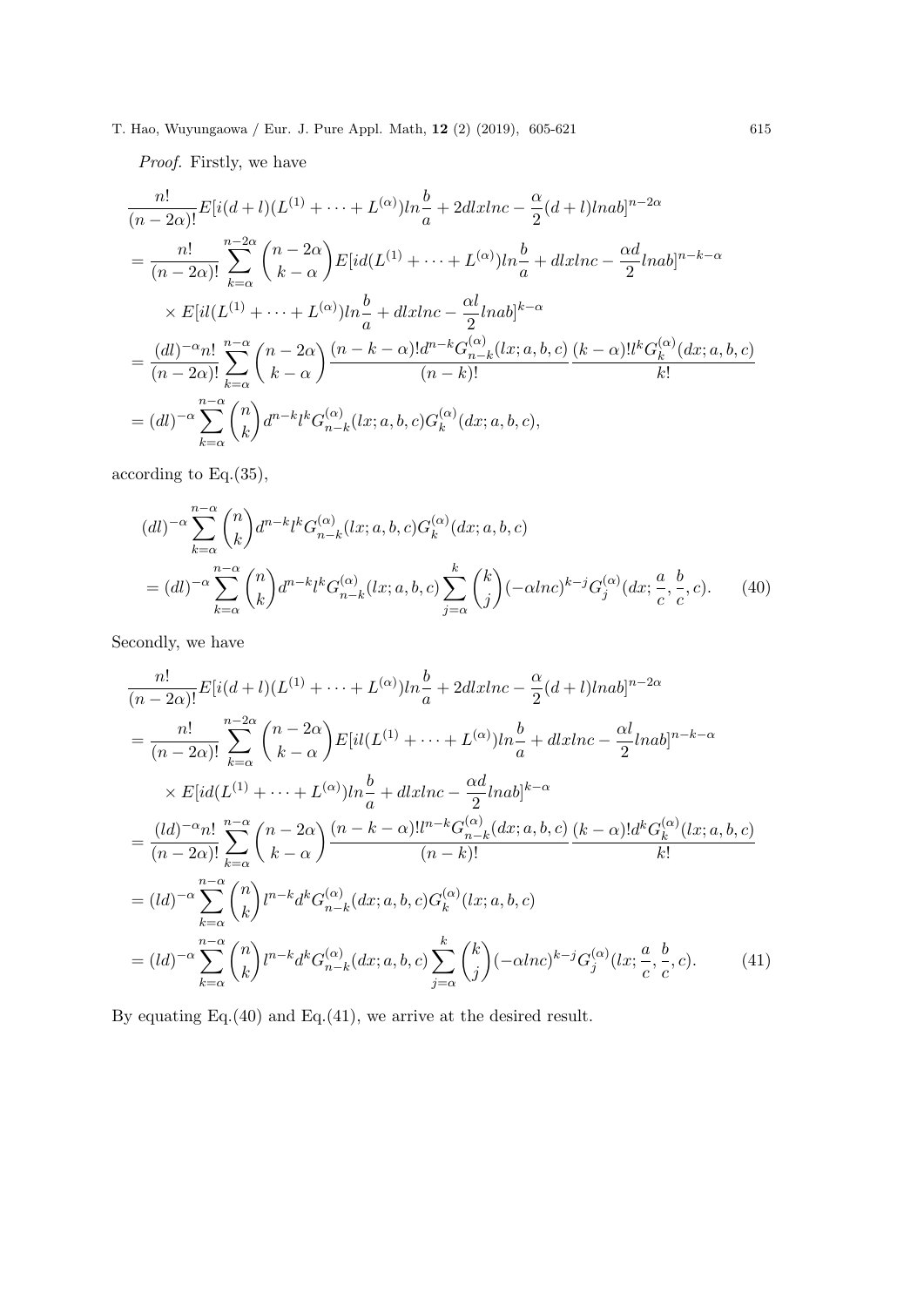From the proof of theorem 10, we get the following identity:

$$
\sum_{k=\alpha}^{n-\alpha} \binom{n}{k} d^{n-k} l^k G_{n-k}^{(\alpha)}(lx; a, b, c) G_k^{(\alpha)}(dx; a, b, c)
$$
\n
$$
= \sum_{k=\alpha}^{n-\alpha} \binom{n}{k} l^{n-k} d^k G_{n-k}^{(\alpha)}(dx; a, b, c) G_k^{(\alpha)}(lx; a, b, c).
$$
\n(42)

Corollary 6. Setting  $\alpha = 1$  in Eq.(39), we obtain

$$
\sum_{k=1}^{n-1} \sum_{j=1}^{k} \binom{n}{k} \binom{k}{j} d^{n-k} l^{k} (-ln c)^{k-j} G_{n-k}(lx; a, b, c) G_{j}(dx; \frac{a}{c}, \frac{b}{c}, c)
$$
\n
$$
= \sum_{k=1}^{n-1} \sum_{j=1}^{k} \binom{n}{k} \binom{k}{j} l^{n-k} d^{k} (-ln c)^{k-j} G_{n-k}(dx; a, b, c) G_{j}(lx; \frac{a}{c}, \frac{b}{c}, c).
$$
\n(43)

Then taking  $a = 1, b = e, c = e$  in Eq.(43), we get

$$
\sum_{k=1}^{n-1} \sum_{j=1}^{k} \binom{n}{k} \binom{k}{j} d^{n-k} l^k G_{n-k}(lx) G_j(dx) = \sum_{k=1}^{n-1} \sum_{j=1}^{k} \binom{n}{k} \binom{k}{j} l^{n-k} d^k G_{n-k}(dx) G_j(dx). \tag{44}
$$

### 3. Identities of Generalized Higher-order Genocchi Numbers and Special Combinatorial Sequences

In this section, we establish some new identities involving the generalized higher-order Genocchi numbers and harmonic numbers, derangement numbers, Fibonacci numbers, Bell numbers, Bernoulli numbers, Euler numbers, Cauchy numbers and Stirling numbers of second kind by means of the moment representation of the generalized higher-order Genocchi polynomials.

**Theorem 11.** Let a, b and c be positive integers with conditions  $a \neq b$ ,  $ab \neq 1$  and  $c \neq 1$ , for  $\alpha \in \mathbb{N}_+$ ,  $x \in \mathbb{R}$ ,  $n \geq \alpha$ , then we get

$$
G_n^{(\alpha)}(x;a,b,c) = \sum_{k=\alpha}^n \binom{n}{k} (ln c)^{n-k} x^{n-k} G_k^{(\alpha)}(a,b),\tag{45}
$$

$$
G_n^{(\alpha)}(x;a,b,c) = \sum_{k=\alpha}^n \binom{n}{k} (\ln c)^{n-k} (\ln \frac{b}{a})^{k-\alpha} x^{n-k} G_k^{(\alpha)}\left(\frac{\alpha \ln a}{\ln a - \ln b}\right),\tag{46}
$$

$$
G_n^{(\alpha)}(x;a,b,c) = \sum_{k=\alpha}^n \sum_{j=\alpha}^k \binom{n}{k} \binom{k}{j} (ln c)^{n-k} (ln \frac{b}{a})^{j-\alpha} (-\alpha ln a)^{k-j} x^{n-k} G_j^{(\alpha)}.
$$
 (47)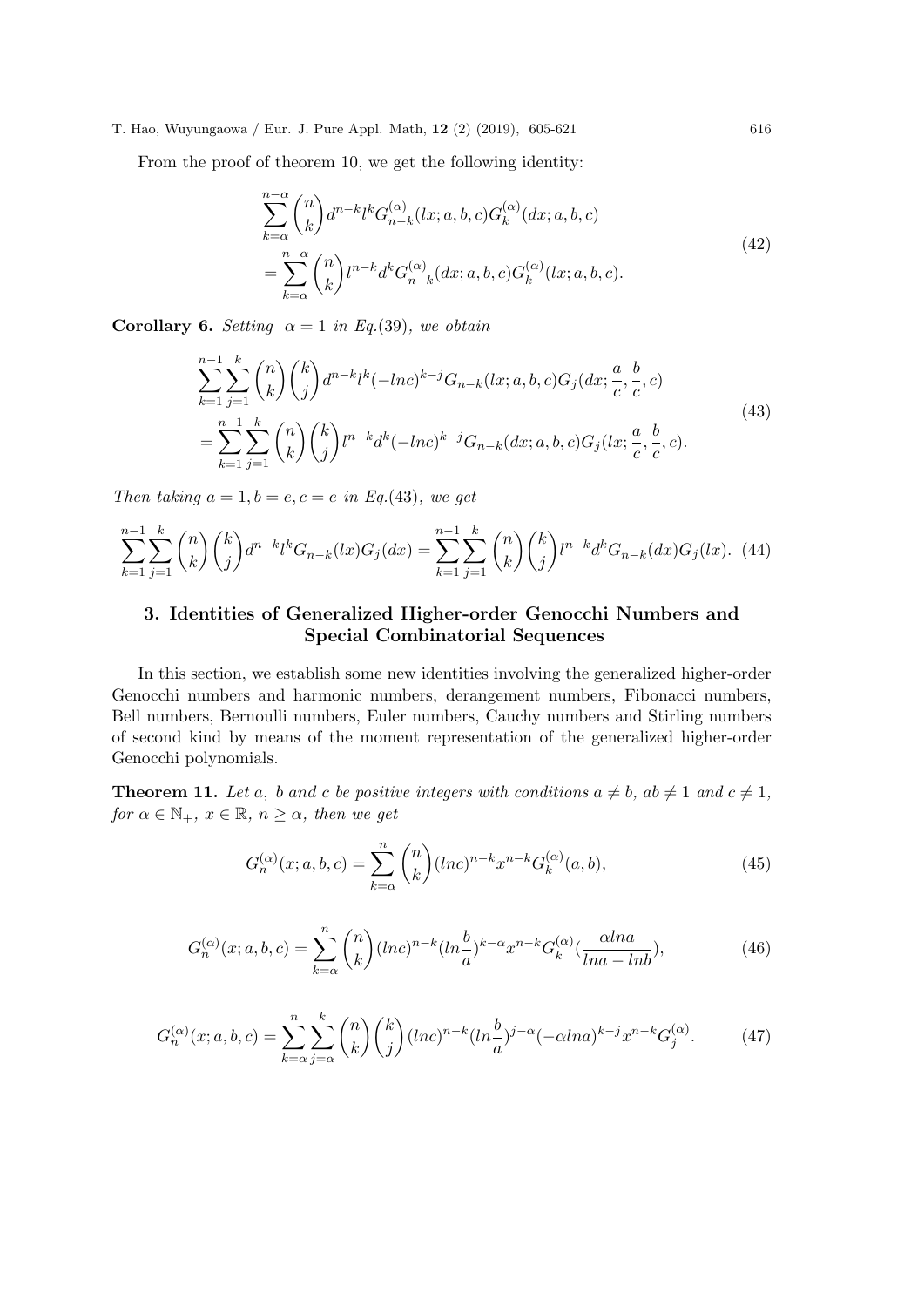*Proof.* By the Eq.(34) we can arrive at the Eq.(45) directly. It follows from Eq.(15) that

$$
G_n^{(\alpha)}(x;a,b,c) = \frac{n!}{(n-\alpha)!} E[i(L^{(1)} + \dots + L^{(\alpha)})ln\frac{b}{a} + xlnc - \frac{\alpha}{2}lnab]^{n-\alpha}
$$
  
\n
$$
= \frac{n!}{(n-\alpha)!} \sum_{k=\alpha}^{n-\alpha} {n-\alpha \choose k-\alpha} E[i(L^{(1)} + \dots + L^{(\alpha)})ln\frac{b}{a} - \frac{\alpha}{2}lnab]^{k-\alpha} (xlnc)^{n-k}
$$
  
\n
$$
= \frac{n!}{(n-\alpha)!} \sum_{k=\alpha}^{n} {n-\alpha \choose k-\alpha} (ln\frac{b}{a})^{k-\alpha} E[i(L^{(1)} + \dots + L^{(\alpha)}) - \frac{\alpha lna}{lnb - lna} - \frac{\alpha}{2}]^{k-\alpha} (xlnc)^{n-k}
$$
  
\n
$$
= \frac{n!}{(n-\alpha)!} \sum_{k=\alpha}^{n} {n-\alpha \choose k-\alpha} \frac{(k-\alpha)!}{k!} G_k^{(\alpha)}(\frac{\alpha lna}{lna - lnb}) x^{n-k} (lnc)^{n-k} (ln\frac{b}{a})^{k-\alpha}
$$
  
\n
$$
= \sum_{k=\alpha}^{n} {n \choose k} (lnc)^{n-k} (ln\frac{b}{a})^{k-\alpha} x^{n-k} G_k^{(\alpha)}(\frac{\alpha lna}{lna - lnb}),
$$

from which we see that

$$
E[i(L^{(1)} + \dots + L^{(\alpha)})ln\frac{b}{a} - \frac{\alpha}{2}lnab]^{k-\alpha}
$$
  
=  $(ln\frac{b}{a})^{k-\alpha}E[i(L^{(1)} + \dots + L^{(\alpha)}) - \frac{\alpha ln a}{ln b - ln a} - \frac{\alpha}{2}]^{k-\alpha}$   
=  $(ln\frac{b}{a})^{k-\alpha}\sum_{j=\alpha}^{k-\alpha} {k-\alpha \choose j-\alpha}E[i(L^{(1)} + \dots + L^{(\alpha)}) - \frac{\alpha}{2}]^{j-\alpha}(-\alpha ln a)^{k-j}(ln\frac{b}{a})^{j-k}$   
=  $\sum_{j=\alpha}^{k} {k-\alpha \choose j-\alpha} \frac{(j-\alpha)!}{j!}G_j^{(\alpha)}(ln\frac{b}{a})^{j-\alpha}(-\alpha ln a)^{k-j}.$ 

Hence we complete the proof of the theorem 11.

According to Eq.(45), Eq.(46) and Eq.(47) in theorem 11, we get the following theorem.

**Theorem 12.** Let a, b and c be positive integers with conditions  $a \neq b$ ,  $ab \neq 1$  and  $c \neq 1$ , for  $\alpha \in \mathbb{N}_+$ ,  $x \in \mathbb{R}$ ,  $n \geq \alpha$ , then we get

$$
\sum_{k=\alpha}^{n} \binom{n}{k} (\ln c)^{n-k} x^{n-k} G_k^{(\alpha)}(a,b) = \sum_{k=\alpha}^{n} \binom{n}{k} (\ln c)^{n-k} (\ln \frac{b}{a})^{k-\alpha} x^{n-k} G_k^{(\alpha)}(\frac{\alpha \ln a}{\ln a - \ln b}), \quad (48)
$$

$$
\sum_{k=\alpha}^{n} \binom{n}{k} (\ln c)^{n-k} x^{n-k} G_k^{(\alpha)}(a,b) = \sum_{k=\alpha}^{n} \sum_{j=\alpha}^{k} \binom{n}{k} \binom{k}{j} \frac{(\ln c)^{n-k} (\ln \frac{b}{a})^{j-\alpha}}{(-\alpha \ln a)^{j-k}} x^{n-k} G_j^{(\alpha)}.
$$
 (49)

We now turn to the above identities of the generalized higher-order Genocchi numbers and  $x$ . For the case  $x$  is a constant variable, it seems normal. It is worth noticing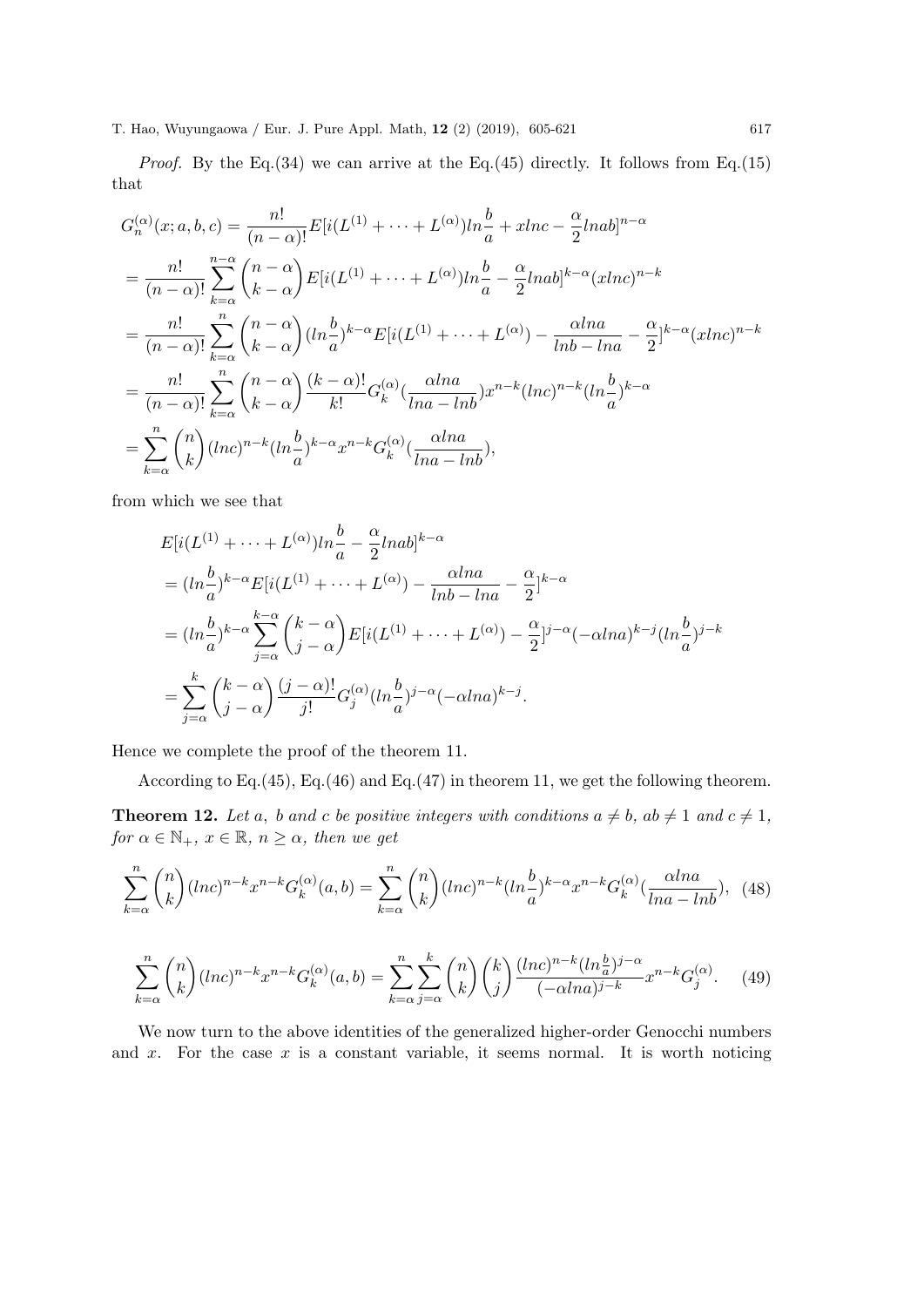that we can see  $x$  as a random variable which obeys to a certain distribution and then take mathematical expectation on the two sides of the equation of random variables. It turns out that some interesting identities including the generalized higher-order Genocchi numbers and some combinatorial sequences are derived. The probabilistic method is much simpler and more effective here.

(1)Suppose that r.v  $x = 1 - u_1 u_2$ , r.v  $u_1, u_2, i.i.d \sim U[0, 1]$ , for the moment representation of the harmonic numbers  $H_n$  in Eq.(7), the following identities hold true:

$$
\sum_{k=\alpha}^{n} \binom{n}{k} (\ln c)^{n-k} \frac{H_{n-k+1} G_k^{(\alpha)}(a,b)}{n-k+1} = \sum_{k=\alpha}^{n} \binom{n}{k} (\ln c)^{n-k} (\ln \frac{b}{a})^{k-\alpha} \frac{H_{n-k+1} G_k^{(\alpha)}(\frac{\alpha \ln a}{\ln a - \ln b})}{n-k+1},
$$

$$
\sum_{k=\alpha}^{n} \binom{n}{k} (\ln c)^{n-k} \frac{H_{n-k+1} G_k^{(\alpha)}(a,b)}{n-k+1} = \sum_{k=\alpha}^{n} \sum_{j=\alpha}^{k} \binom{n}{k} \binom{k}{j} \frac{(\ln c)^{n-k} (\ln \frac{b}{a})^{j-\alpha}}{(-\alpha \ln a)^{j-k}} \frac{H_{n-k+1} G_j^{(\alpha)}}{n-k+1}.
$$

(2)Suppose that r.v  $x = \Gamma - 1$ ,  $\Gamma \sim \Gamma(1, 1)$ , for the moment representation of the derangement numbers  $d_n$  in Eq.(8), the following identities hold true:

$$
\sum_{k=\alpha}^{n} \binom{n}{k} (\ln c)^{n-k} d_{n-k} G_k^{(\alpha)}(a,b) = \sum_{k=\alpha}^{n} \binom{n}{k} (\ln c)^{n-k} (\ln \frac{b}{a})^{k-\alpha} d_{n-k} G_k^{(\alpha)}(\frac{\alpha \ln a}{\ln a - \ln b}),
$$
  

$$
\sum_{k=\alpha}^{n} \binom{n}{k} (\ln c)^{n-k} d_{n-k} G_k^{(\alpha)}(a,b) = \sum_{k=\alpha}^{n} \sum_{k=0}^{k} \binom{n}{k} \binom{k}{j} \frac{(\ln c)^{n-k} (\ln \frac{b}{a})^{j-\alpha}}{(-\alpha \ln a)^{j-k}} d_{n-k} G_j^{(\alpha)}.
$$

(3) Suppose that r.v  $x =$ √  $\overline{5}u + \frac{(1-\sqrt{5})}{2}$  $\frac{2(\sqrt{3})}{2}$ , r.v  $u \sim U[0, 1]$ , for the moment representation of the Fibonacci numbers  $F_n$  in Eq.(9), the following identities hold true:

 $j=\alpha$ 

 $k=\alpha$ 

 $k=\alpha$ 

$$
\sum_{k=\alpha}^{n} \binom{n}{k} (\ln c)^{n-k} \frac{F_{n-k} G_k^{(\alpha)}(a,b)}{n-k+1} = \sum_{k=\alpha}^{n} \binom{n}{k} (\ln c)^{n-k} (\ln \frac{b}{a})^{k-\alpha} \frac{F_{n-k} G_k^{(\alpha)}(\frac{\alpha \ln a}{\ln a - \ln b})}{n-k+1},
$$

$$
\sum_{k=\alpha}^{n} \binom{n}{k} (\ln c)^{n-k} \frac{F_{n-k} G_k^{(\alpha)}(a,b)}{n-k+1} = \sum_{k=\alpha}^{n} \sum_{j=\alpha}^{k} \binom{n}{k} \binom{k}{j} \frac{(\ln c)^{n-k} (\ln \frac{b}{a})^{j-\alpha}}{(-\alpha \ln a)^{j-k}} \frac{F_{n-k} G_j^{(\alpha)}}{n-k+1}.
$$

(4)Suppose that r.v  $x = X$ , r.v  $X \sim P(1)$ , for the moment representation of the Bell numbers  $b_n$  in Eq.(10), the following identities hold true:

$$
\sum_{k=\alpha}^{n} {n \choose k} (ln c)^{n-k} b_{n-k} G_k^{(\alpha)}(a,b) = \sum_{k=\alpha}^{n} {n \choose k} (ln c)^{n-k} (ln \frac{b}{a})^{k-\alpha} b_{n-k} G_k^{(\alpha)}(\frac{\alpha ln a}{ln a - ln b}),
$$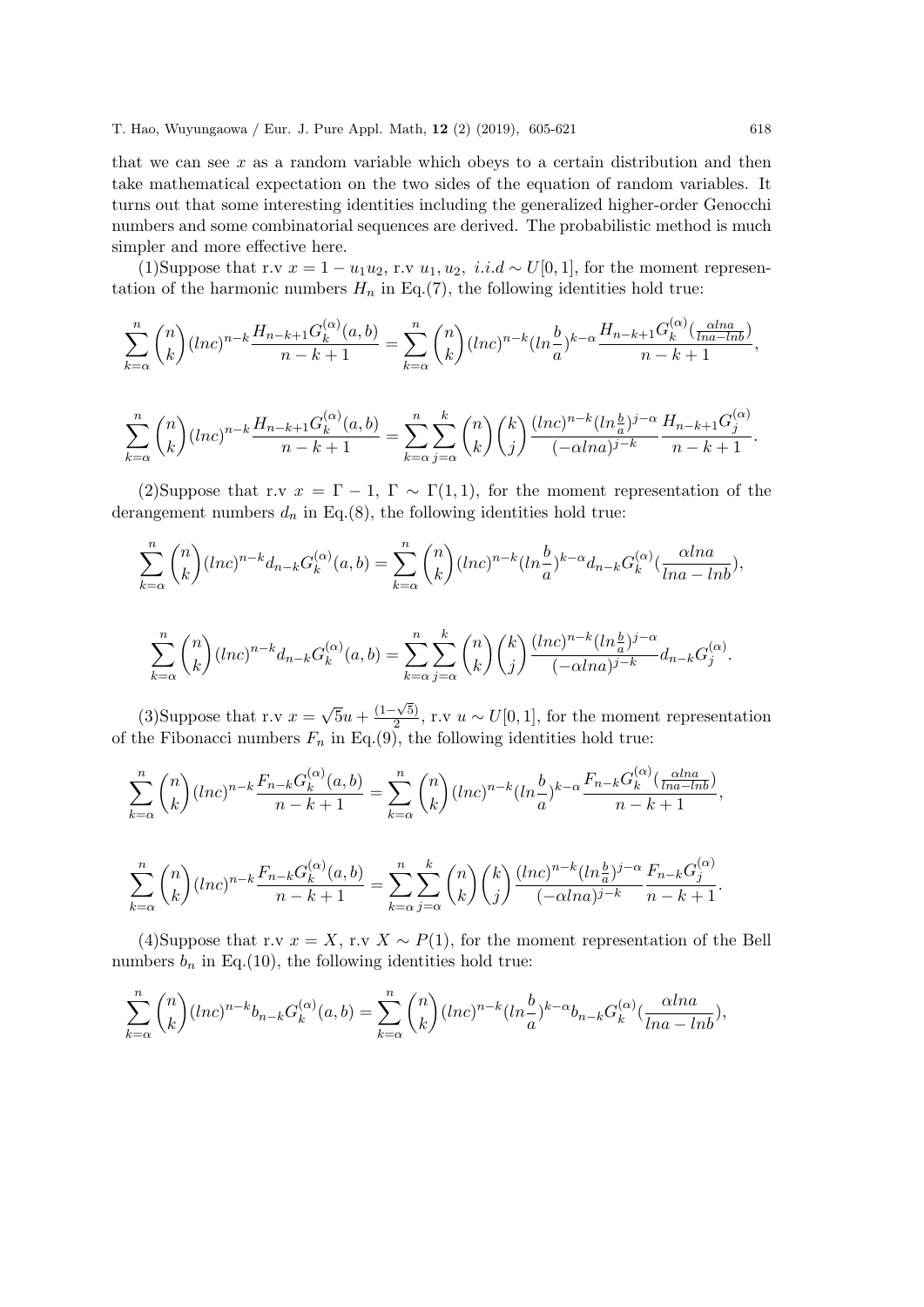$$
\sum_{k=\alpha}^{n} \binom{n}{k} (\ln c)^{n-k} b_{n-k} G_k^{(\alpha)}(a,b) = \sum_{k=\alpha}^{n} \sum_{j=\alpha}^{k} \binom{n}{k} \binom{k}{j} \frac{(\ln c)^{n-k} (\ln \frac{b}{a})^{j-\alpha}}{(-\alpha \ln a)^{j-k}} b_{n-k} G_j^{(\alpha)}.
$$

(5)Suppose that r.v  $x = iL_e - \frac{1}{2}$  $\frac{1}{2}$ , r.v L<sub>1</sub>, L<sub>2</sub>, · · · , *i.i.d* ∼ L[0, 1], let L<sub>e</sub> =  $\sum_{k≥1} \frac{L_k}{2kπ}$  be a random variable, for the moment representation of the Bernoulli numbers  $B_n$  in Eq.(11), the following identities hold true:

$$
\sum_{k=\alpha}^{n} \binom{n}{k} (\ln c)^{n-k} B_{n-k} G_k^{(\alpha)}(a,b) = \sum_{k=\alpha}^{n} \binom{n}{k} (\ln c)^{n-k} (\ln \frac{b}{a})^{k-\alpha} B_{n-k} G_k^{(\alpha)}(\frac{\alpha \ln a}{\ln a - \ln b}),
$$

$$
\sum_{k=\alpha}^{n} \binom{n}{k} (\ln c)^{n-k} B_{n-k} G_k^{(\alpha)}(a,b) = \sum_{k=\alpha}^{n} \sum_{j=\alpha}^{k} \binom{n}{k} \binom{k}{j} \frac{(\ln c)^{n-k} (\ln \frac{b}{a})^{j-\alpha}}{(-\alpha \ln a)^{j-k}} B_{n-k} G_j^{(\alpha)}.
$$

(6)Suppose that r.v  $x = iL, L_1, L_2, \cdots, i.i.d \sim L[0,1]$ , let r.v  $L = \sum_{k \geq 1} \frac{L_k}{(2k-1)\pi}$  be a random variable, for the moment representation of the Euler numbers  $E_n$  in Eq.(12), the following identities hold true:

$$
\sum_{k=\alpha}^{n} \binom{n}{k} (\ln c)^{n-k} \frac{E_{n-k} G_k^{(\alpha)}(a,b)}{2^{n-k}} = \sum_{k=\alpha}^{n} \binom{n}{k} (\ln c)^{n-k} (\ln \frac{b}{a})^{k-\alpha} \frac{E_{n-k} G_k^{(\alpha)}(\frac{\alpha \ln a}{\ln a - \ln b})}{2^{n-k}},
$$

$$
\sum_{k=\alpha}^{n} \binom{n}{k} (\ln c)^{n-k} \frac{E_{n-k} G_k^{(\alpha)}(a,b)}{2^{n-k}} = \sum_{k=\alpha}^{n} \sum_{j=\alpha}^{k} \binom{n}{k} \binom{k}{j} \frac{(\ln c)^{n-k} (\ln \frac{b}{a})^{j-\alpha}}{(-\alpha \ln a)^{j-k}} \frac{E_{n-k} G_j^{(\alpha)}}{2^{n-k}}.
$$

(7)Suppose that r.v  $x = X$ , r.v  $X \sim \Gamma(u, 1)$ ,  $u \sim U[0, 1]$ , X and u are independent, for the moment representation of the Cauchy numbers  $c_n$  in Eq.(13), the following identities hold true:

$$
\sum_{k=\alpha}^{n} \binom{n}{k} (\ln c)^{n-k} c_{n-k} G_k^{(\alpha)}(a,b) = \sum_{k=\alpha}^{n} \binom{n}{k} (\ln c)^{n-k} (\ln \frac{b}{a})^{k-\alpha} c_{n-k} G_k^{(\alpha)}(\frac{\alpha \ln a}{\ln a - \ln b}),
$$

$$
\sum_{k=\alpha}^{n} \binom{n}{k} (\ln c)^{n-k} c_{n-k} G_k^{(\alpha)}(a,b) = \sum_{k=\alpha}^{n} \sum_{j=\alpha}^{k} \binom{n}{k} \binom{k}{j} \frac{(\ln c)^{n-k} (\ln \frac{b}{a})^{j-\alpha}}{(-\alpha \ln a)^{j-k}} c_{n-k} G_j^{(\alpha)}.
$$

(8)Suppose that r.v  $x = u_1 + u_2 + \cdots + u_k$ , r.v  $u_1, u_2, \cdots, i.i.d \sim U[0,1]$ , for all i and  $n, k \geq 1$ , for the moment representation of the Stirling numbers of second kind  $S(n, k)$  in Eq.(14), the following identities hold true:

$$
\sum_{k=\alpha}^{n} (\ln c)^{n-k} S(n,k) G_k^{(\alpha)}(a,b) = \sum_{k=\alpha}^{n} (\ln c)^{n-k} (\ln \frac{b}{a})^{k-\alpha} S(n,k) G_k^{(\alpha)}(\frac{\alpha \ln a}{\ln a - \ln b}),
$$
  

$$
\sum_{k=\alpha}^{n} (\ln c)^{n-k} S(n,k) G_k^{(\alpha)}(a,b) = \sum_{k=\alpha}^{n} \sum_{j=\alpha}^{k} {k \choose j} \frac{(\ln c)^{n-k} (\ln \frac{b}{a})^{j-\alpha}}{(-\alpha \ln a)^{j-k}} S(n,k) G_j^{(\alpha)}.
$$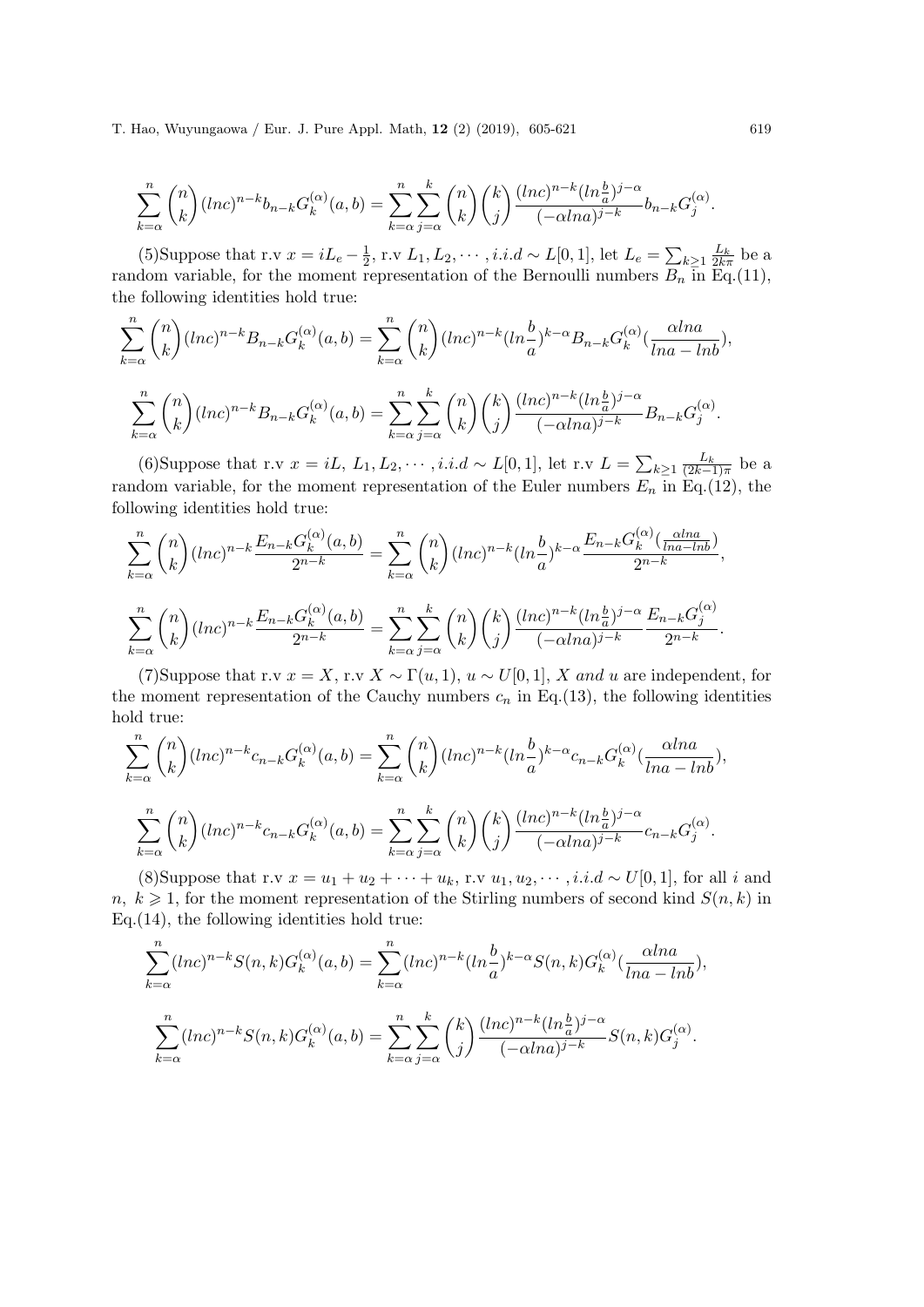#### Acknowledgements

The research is supported by the Natural Science Foundation of China under Grant 11461050 and Natural Science Foundation of Inner Mongolia under Grant 2016MS0104.

#### References

- [1] S. Araci, W.A. Khan, and M. Acikgoz et al. A New Generalization of Apostol Type Hermite-Genocchi Polynomials and Its Applications. Springerplus, 5(1):1–17, 2016.
- [2] S. Gaboury and B. Kurt. Some Relations Involving Hermite-Based Apostol-Genocchi Polynomials. Applied Mathematics Sciences, 6(82):4091–4102, 2012.
- [3] Y. He, S. Araci, H.M. Srivastava, and M. Acikgoz. Some New Identities for the Apostol-Bernoulli Polynomials and the Apostol-Genocchi Polynomials. Applied Mathematics and Computation,  $262(C):31-41$ , 2015.
- [4] H. Jolany, R.E. Alikelaye, and S.S. Mohamad. Some Results on the Generalization of Bernoulli, Euler and Genocchi Polynomials. Acta Univ.apulensis Math.inform, 27(27):299–306, 2011.
- [5] H. Jolany, H. Sharifi, and R.E. Alikelaye. Some Results for the Apostol-Genocchi Polynomials of Higher Order. Bulletin of the Malaysian Mathematical Society, 36(36):465– 479, 2011.
- [6] W.A. Khan. A New Class of Hermite Poly-Genocchi Polynomials. Journal of Analysis and Number Theory, 4:1–8, 2016.
- [7] W.A. Khan, S. Araci, M. Acikgoz, and H. Haroon. A New Class of Partially Degenerate Hermite-Genocchi Polynomials. Journal of Nonlinear Sciences and Applications, 10(9):5072–5081, 2017.
- [8] W.A. Khan and M. Ghayasuddin. Some Symmetric Identities for the Generalized Hermite-Euler and Hermite-Genocchi Polynomials. Journal of Analysis and Number Theory, 5(2):1–7, 2017.
- [9] W.A. Khan and H. Haroon. Some Symmetric Identities for the Generalized Bernoulli, Euler and Genocchi Polynomials Associated with Hermite Polynomials. Springer Plus, 5(1):1–21, 2016.
- [10] Q.M. Luo, F. Qi, and L. Debnath. Generalizations of Euler numbers and polynomials. International Journal of Mathematics and Mathematical Sciences, 2003(61):3893– 3901, 2003.
- [11] M.A. Pathan and W.A. Khan. A New Class of Generalized Polynomials Associated with Hermite and Euler Polynomials. Mediterranean Journal of Mathematics, 13(3):913–928, 2016.